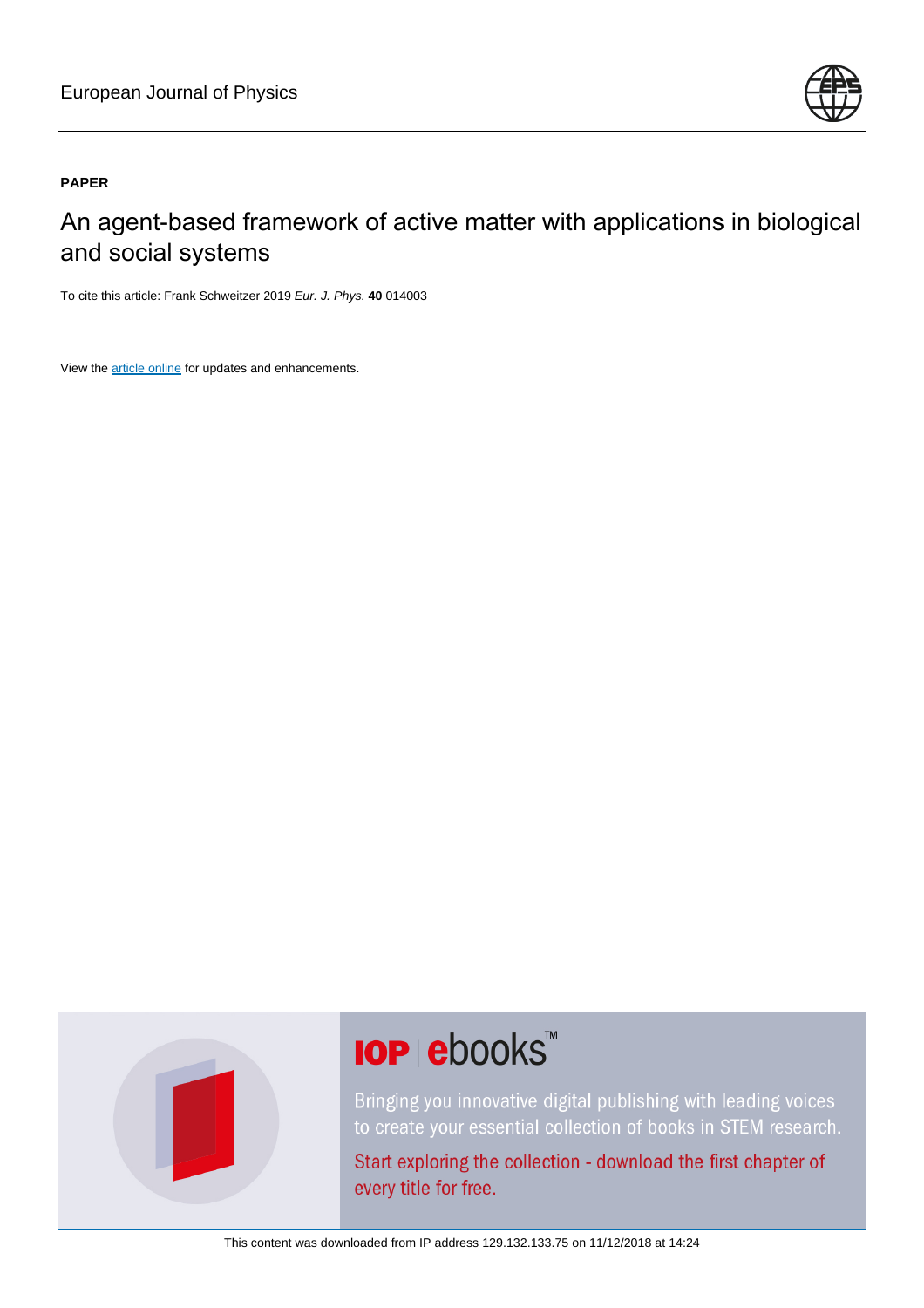Eur. J. Phys. 40 (2019) 014003 (21pp) https://doi.org/10.1088/[1361-6404](https://doi.org/10.1088/1361-6404/aaeb63)/aaeb63

# An agent-based framework of active matter with applications in biological and social systems

#### Frank Schweitze[r](https://orcid.org/0000-0003-1551-6491)

Chair of Systems Design, ETH Zurich, Weinbergstrasse 58, 8092 Zurich, Switzerland

E-mail: [fschweitzer@ethz.ch](mailto:fschweitzer@ethz.ch)

Received 3 July 2018, revised 2 October 2018 Accepted for publication 25 October 2018 Published 30 November 2018



#### **Abstract**

Active matter, as other types of self-organizing systems, relies on the take-up of energy that can be used for different activities, such as active motion or structure formation. Here we provide an agent-based framework to model these processes at different levels of organization, physical, biological and social, using the same dynamic approach. Driving variables describe the take-up, storage and conversion of energy, whereas driven variables describe the energy consuming activities. The stochastic dynamics of both types of variables follow a modified Langevin equation. Additional nonlinear functions allow one to encode systemspecific hypotheses about the relation between driving and driven variables. To demonstrate the applicability of this framework, we recast a number of existing models of Brownian agents and active Brownian particles. Specifically, active motion, clustering and self-wiring of networks based on chemotactic interactions, online communication and polarization of opinions based on emotional influence are discussed. The framework allows one to obtain critical parameters for active motion and the emergence of collective phenomena. This highlights the role of energy take-up and dissipation in obtaining different dynamic regimes.

Keywords: self-organization, active matter, communication, Brownian agents

### 1. Introduction

The term Active matter  $[1-3]$  $[1-3]$  $[1-3]$  $[1-3]$  $[1-3]$  was recently introduced to describe the dynamics of systems with the ability to take-up energy from the environment. This energy can be transformed into active motion of the system elements, which is the most studied case  $[4, 5]$  $[4, 5]$  $[4, 5]$  $[4, 5]$  $[4, 5]$ , but also complex interactions such as chemotaxis [[6](#page-19-0)–[8](#page-19-0)], clustering [[9,](#page-19-0) [10](#page-19-0)] or chiral pattern formation [[11](#page-19-0)] have been investigated.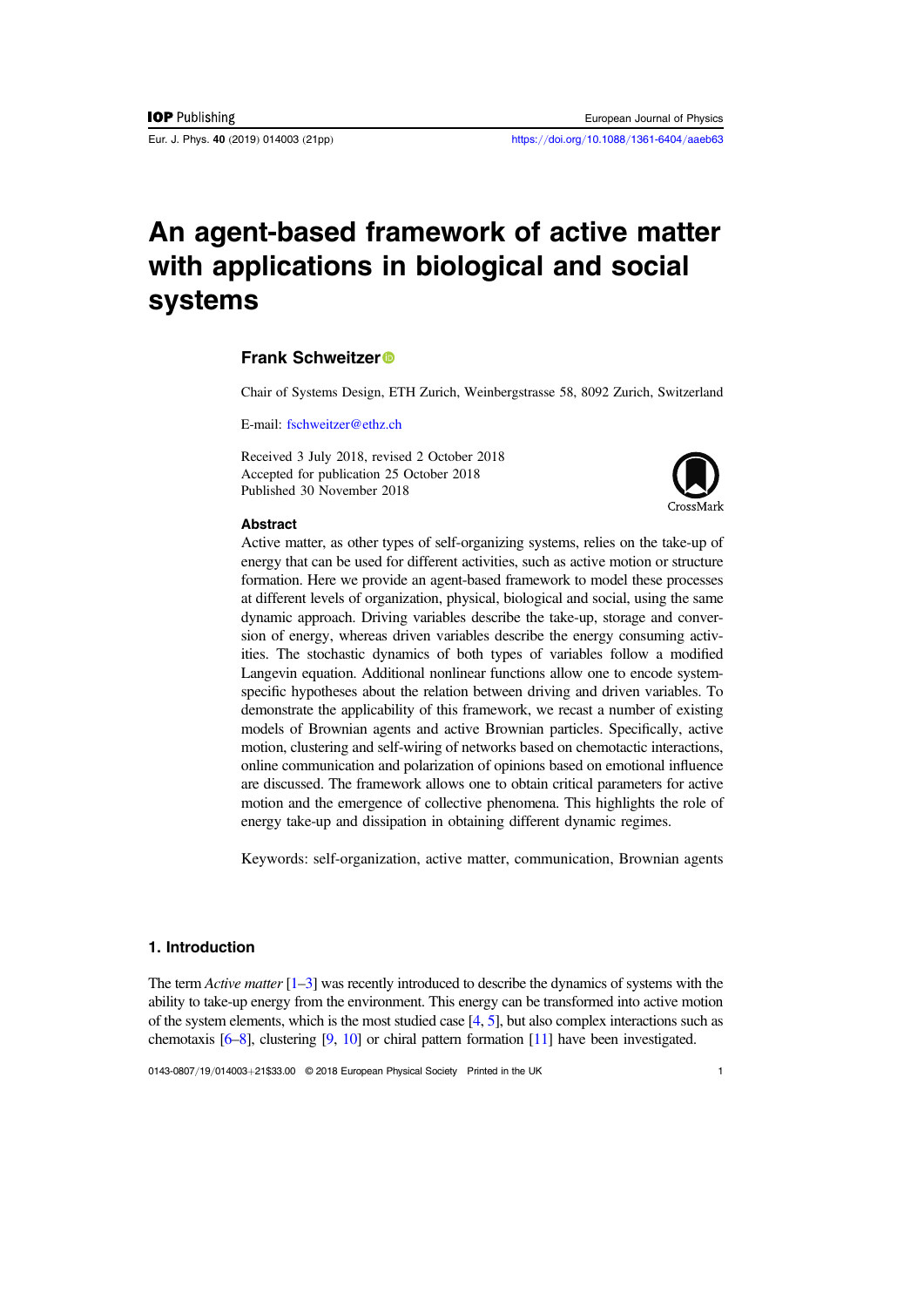It is worth noticing that the term active matter is not a synonym of living matter. The focus of most publications is indeed on biological applications, but also the active (selfpropelled) motion of artificial particles (micro swimmers) has been experimentally realized (see table 1 in  $[12]$  $[12]$  $[12]$ ).

The literature features two different approaches for modeling active matter, one dealing with macroscopic equations, the other one with particle-based methods. This publication shall mainly contribute to the second strand. Therefore, it is advisable to contrast these two approaches in the beginning. We thus start with some general reflections.

#### 1.1. Some historical remarks

To put the recent research about *active matter* into perspective, it is useful to recall some relations to existing scientific paradigms. The systemic capabilities of active matter to develop and to maintain coherent structures, or collective states, based on the input and the conversion of energy were previously described using the term self-organization. It was heuristically defined as the 'spontaneous formation, evolution and differentiation of complex order structures forming in nonlinear dynamic systems by way of feedback mechanisms involving the elements of the systems, when these systems have passed a critical distance from the statical equilibrium as a result of the influx of unspecific energy, matter or information' [[13](#page-19-0)]. The physics of self-organization and evolution [[14](#page-19-0)] has made fundamental contributions to the scientific understanding of self-organizing systems—the thermodynamics of irreversible processes, deterministic and stochastic models of nonlinear dynamics, the theory of reactiondiffusion processes, information-theoretical approaches to sequences, to name just a few.

While self-organization could be seen as the leading paradigm of the 1970s and 1980s, it was gradually replaced by *complex systems* as the leading paradigm after the year 1990. This development came along with a shifting focus. Self-organization and pattern formation could be well described on the macroscopic or systemic level, for example by coupled partial differential equations. With complex systems, i.e. systems composed of a large number of (strongly) interacting elements, the focus was more on the emergence of systemic properties from these interactions. Hence, the methodological framework to address this process turned towards *agent-based modeling*, where agents represent the system elements [[15](#page-19-0)]. They have their own internal degrees of freedom and follow their own dynamics.

The latest leading paradigm, *complex networks* which became prominent after the year 2000, can be seen as a special case of the complex systems paradigm in that it decomposes all interactions between agents into *dyadic interactions*, i.e. interactions between *pairs of agents*. The complex network then consists of *nodes* representing agents and *links* representing dyadic interations. With this, the focus shifted again: away from the agents and their internal dynamics (which became dots, now) and towards the topology and the dynamics of the network composed by the lines between dots. This abstraction leaves out a lot of important details about the system elements, to favor generality and universality of the network. Hence, active matter is one of those application areas where the complex network approach *cannot* be readily applied.

We have sketched this development to highlight that the natural sciences, in particular statistical physics, have addressed the potentiality of matter to become active in the sense described above for quite a long time. So, active matter is in fact a self-organizing system, and the existing theoretical concepts to model such systems can be applied and should be rediscovered, if needed.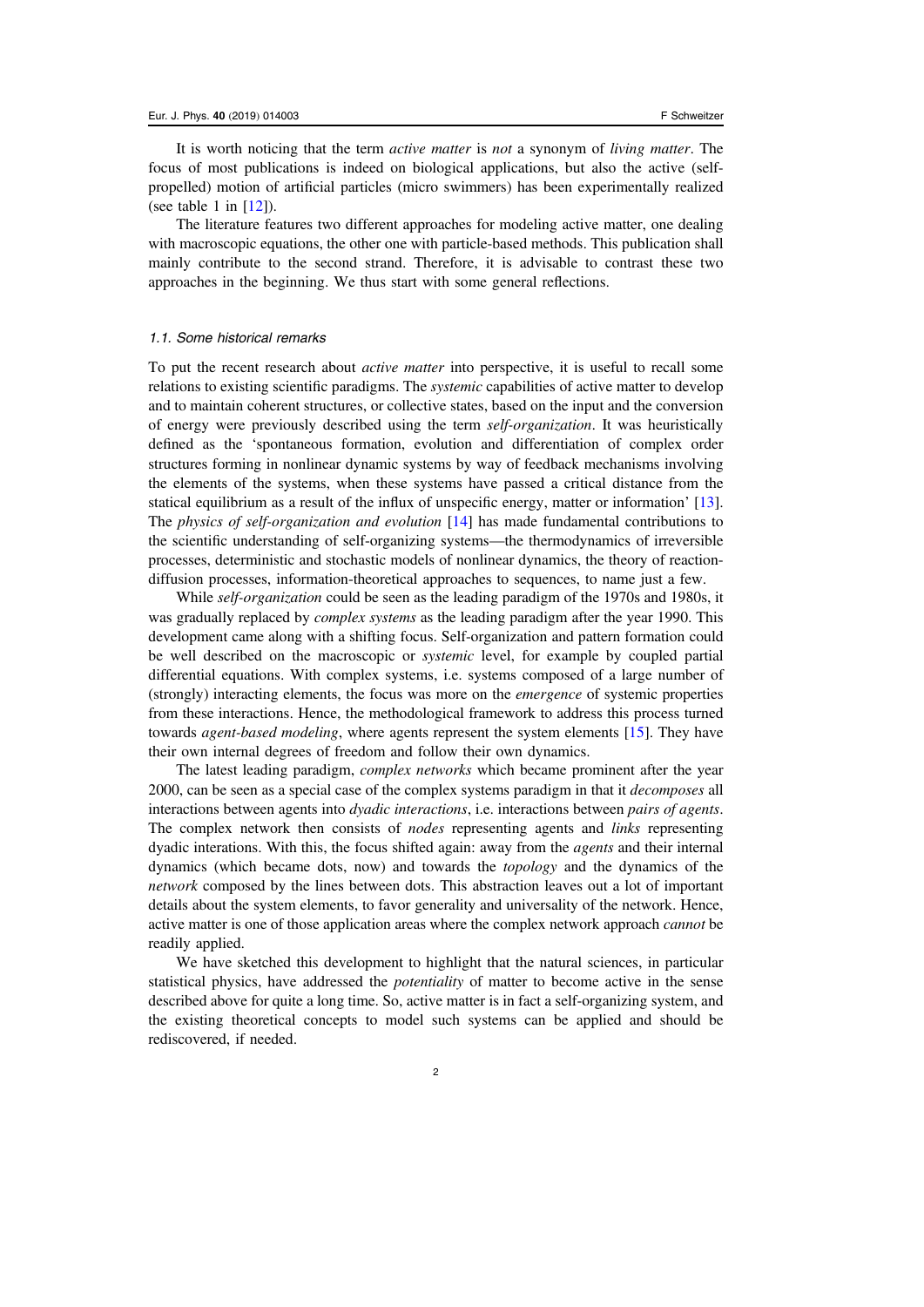#### 1.2. Different modeling approaches

As the discussion also makes clear, there are different methodological approaches to describe active matter—the systemic approach largely builds on phenomenological macroscopic equations, while the *agent-based approach* tries to understand those macroscopic properties based on interactions on the micro, or agent, level.

Both of these approaches have their justification dependent on the application area. For many experiments in soft matter physics and biophysics, a continuum model is the most appropriate way to explain the system dynamics, e.g. turbulence in bacteria or structure formation in the cytoskeleton [[1,](#page-19-0) [16,](#page-20-0) [17](#page-20-0)]. Other experiments, on the other hand, require to take a particle-based or agent-based approach, i.e. their explanation depends on modeling the details of the particles' motion and their interaction [[12](#page-19-0)]. In fact, an advantage of the active matter concept is in its 'microscopic' foundation, i.e. the ability to derive equations for the macroscopic phase from the particle interaction [[18](#page-20-0)]. This links the system dynamics and the dynamics of the system elements in a way that is both analytically tractable (on the macro level) and efficient to simulate (on the micro level).

Going from physical systems to animal societies or to online communities, a continuum model would not allow us to understand the system dynamics. It simply does not address the rules by which the system elements have to interact, in order to collectively create the pattern we observe. With an increasing level of organization, also the internal degrees of freedom for the system elements increase. To explain new *experiments* in biological or social systems, e.g. about swarming behavior or online communication, requires us to take an agent-based approach that matches the available data about individual interactions.

Consequently, our research interest turns from continuous models to agent-based models. The challenge then is to extent the dynamic framework applicable for non-animated systems to animated ones in a concise manner, which is the aim of this paper.

#### 1.3. Active Brownian particles

Active walkers [[6,](#page-19-0) [19](#page-20-0)], introduced in the early 1990s, were a first attempt to conceptualize this 'micro' approach. Similar to random walkers, the dynamics of active walkers is influenced by random processes. But additionally, they are capable of changing their environment, which is described by an environmental potential. This constantly adapting potential then feeds back on the further motion of the walkers.

Active Brownian particles were first introduced [[20](#page-20-0)] as a generalization of active walkers, using modified Langevin equations. The adaptive potential became a self-consistent adaptive field which, similar to a chemical substance, could decay and diffuse. This extension allows one to simulate structure formation in reaction-diffusion systems in a very efficient manner, using particle-based methods.

The most important extension of this concept was to include the *energetic conditions* that enable active Brownian particles to become *active*. This was first done by considering negative friction [[21](#page-20-0)], a mechanism to pump energy into a system already discussed by Lord Rayleigh [[22](#page-20-0)]. This energy was used to accelerate the Brownian particle, i.e. to allow for active motion. A space dependent negative friction coefficient models the take-up of energy only in certain areas, similar to the feeding places of animals. The drawback, however, was the instantaneous use of this energy.

This problem was cured by assuming that active Brownian particles have an internal energy depot [[23](#page-20-0)]. Energy taken up from the environment is stored in this energy depot with a certain dissipation rate and can be transformed into kinetic energy, to allow for active motion.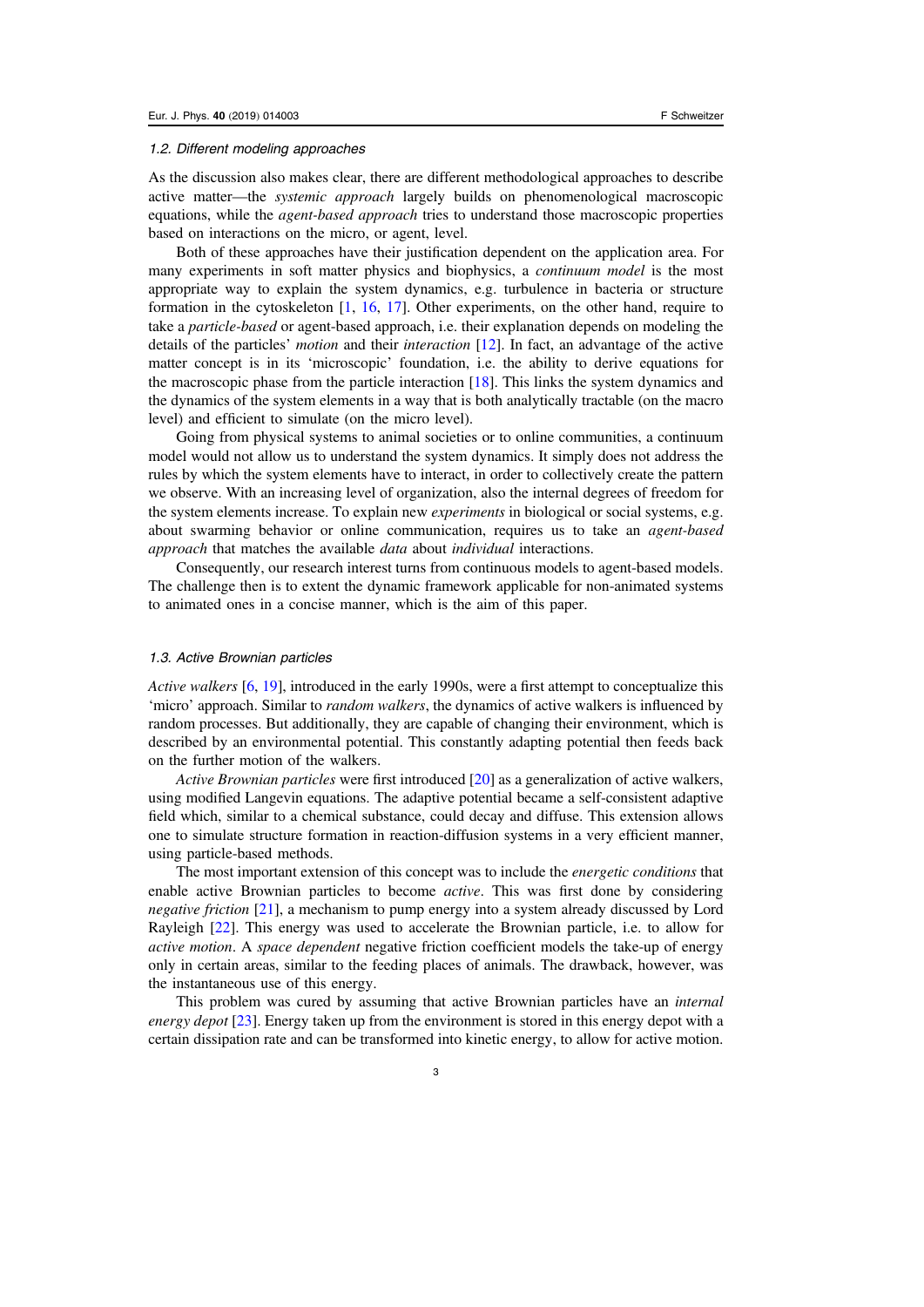<span id="page-4-0"></span>This was a concise way to *explain* the conditions for active biological motion, as opposed to postulating a non-trivial velocity. Considering further the ability of active Brownian particles to generate a self-consistent adaptive field, this modeling approach has become the starting point to model a variety of biological phenomena, such as swarming and chemical communication.

Noteworthy, this concept has been already generalized 20 years ago as a framework for agent-based modeling [[24](#page-20-0)] with interdisciplinary applications [[15](#page-19-0)]. And the concept of active Brownian particles has also become a corner-stone in modeling active matter, with [[12](#page-19-0)] or without [[3](#page-19-0)] reference to these earlier investigations.

#### 1.4. How to proceed

The aim of this paper is *not* to present all details of the variety of models and applications discussed in the following. For these, we refer to the existing publications that also provide agent-based simulations and analytical investigations. Our goal is rather to demonstrate that these different dynamics can be captured in a unifying and overarching framework. The generalizing perspective taken here allows one to highlight common principles in the dynamics of active matter and to point out critical (energetic) conditions for the emergence of systemic properties. With this, we provide an agent-based framework that, rarely enough, bridges between physical, biological and social phenomena.

#### 2. A dynamical framework for active matter

#### 2.1. Non-equilibrium systems: micro and macro perspective

Following the tradition of statistical physics, active matter can be described on two different levels. On the macro level we focus on the system as a whole, to distinguish processes within the system from exchange processes between the system and its surrounding. From this perspective, active matter can be described as an open system characterized by an influx of free energy (or matter, or information), by internal dissipation and entropy production, and an outflux of energy with high entropy. As such, active matter has the properties of a nonequilibrium thermodynamical system and the established methods can be applied. Hence, systemic properties, in particular thermodynamic functions and phase diagrams, have been investigated [[25](#page-20-0)].

On the micro level we focus on the elements of the system and their interactions. From this perspective, active matter is composed of an ensemble of elementary units, denoted as *agents*. These agents are *active* in the sense that they can take-up energy from the system, to use it for different activities. Examples discussed in this paper include active motion, communication and other energy consuming types of interaction, or internal processes such as metabolism. The laws of thermodynamics then require an open system that can import and export energy/entropy, in accordance with the macrodynamics described above.

In this paper, we mostly focus on the micro level, i.e. on the agent-based approach. The dynamics of these agents are described by a set of stochastic equations which resemble the Langevin equation of Browian motion, therefore the notion of *Brownian agents* has been established [[15](#page-19-0)]. The idea builds on Langevin's approach to explain the dynamics of a Brownian particle with velocity  $v(t)$  by a superposition of two forces: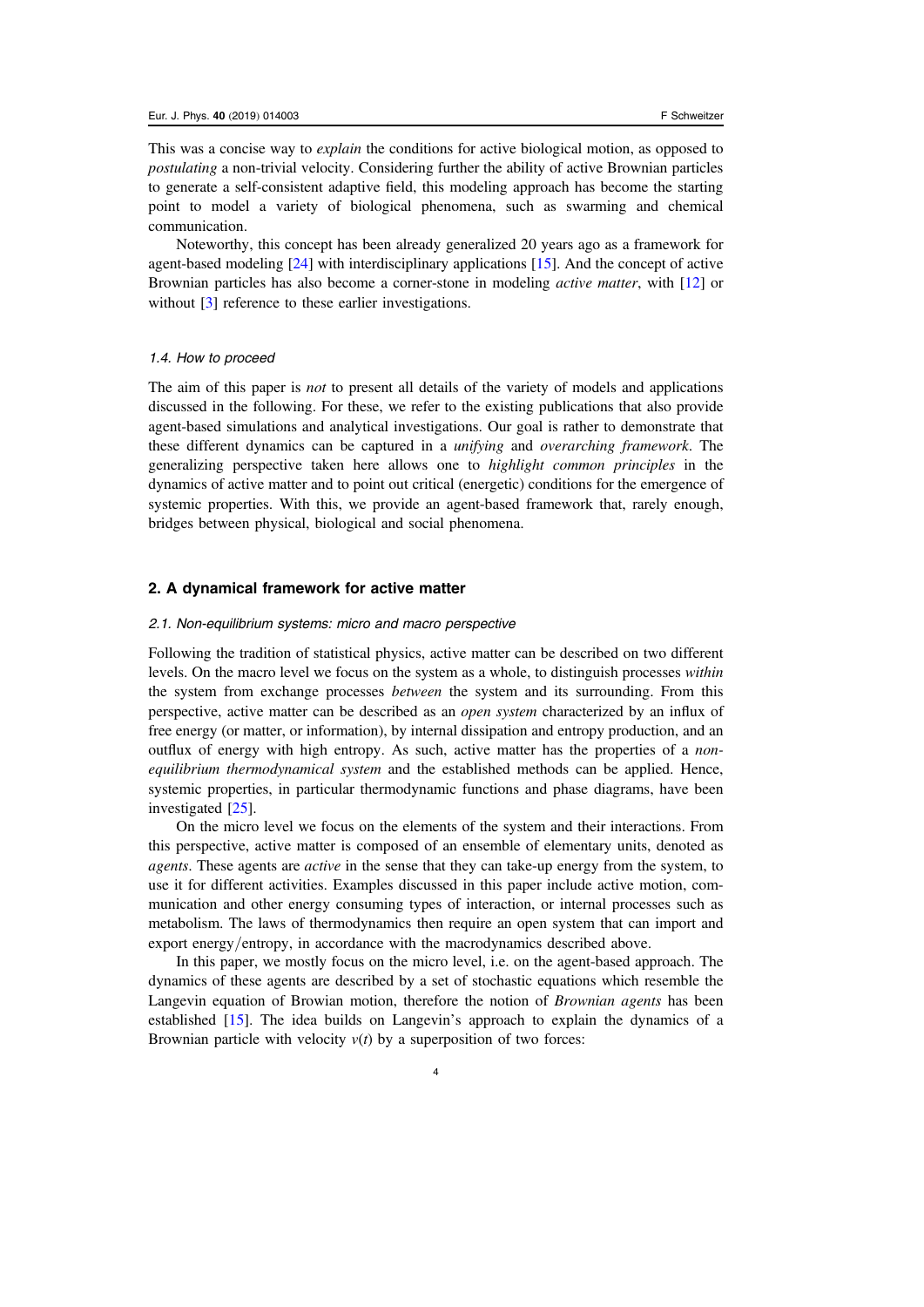<span id="page-5-0"></span>Eur. J. Phys. 40 (2019) 014003 F Schweitzer

$$
\frac{\mathrm{d}\nu(t)}{\mathrm{d}t} = -\gamma_{\nu}\nu(t) + \sqrt{2S} \xi(t). \tag{1}
$$

The first term denotes the *friction force* with  $\gamma_v$  being the friction coefficient. It essentially describes a dissipative process, i.e. kinetic energy is decreased. Hence, after some relaxation time expressed by  $1/\gamma_v$  the Brownian particle would to come to rest, which is not observed under the microscope. To keep the particle moving, Langevin therefore assumed a stochastic *force*, expressed in the second term.  $\xi(t)$  is Gaussian white noise, i.e. it has the expectation value of zero and only delta-correlations in time:

$$
\langle \xi(t) \rangle = 0; \quad \langle \xi(t') \xi(t) \rangle = \delta(t'-t); \quad S = \gamma_v \frac{k_B T}{m}.
$$
 (2)

S denotes the strength of the stochastic force and is determined in physics by the *fluctuation*dissipation theorem.  $k_B$  is the Boltzmann constant, T the temperature of the liquid the Brownian particle is immersed in and  $m$  is the mass of the particle.

For our further consideration, the *structure* of equation ([1](#page-4-0)) is important. The dynamics results from a superposition of two different types of influences. The first term denotes deterministic forces which can be specified at the temporal and spatial scale of the agent. This is the relaxation term, for the most simple case of a Brownian particle. The second term denotes *stochastic* forces which summarize all influences that are *not* specified on these temporal and spatial scales. Of course, today it is known that the Brownian particle keeps moving because of random collisions with molecules from the liquid too small to be observed in the microscope. So, in principle, on could derive the second term from a more refined model. But the ingenious idea here is to resist that temptation and instead proxy those unexplained influences by a random force as long as they do not exert a directed impact.

To develop the dynamics of a Brownian particle into the dynamics of a Brownian agent, this picture still misses interactions between agents, internal degrees of freedom to allow for different responses to the forces assumed, *control parameters* to capture the influence of the environment. Noteworthy the picture also does not contain yet *sources of energy* for activities that go beyond the level defined by the fluctuation-dissipation theorem. Active matter, i.e. agents, if the micro perspective is considered, have the ability to perform certain activities, ranging from directed motion to communication, from structure formation to collective excitations, which cannot be simply taken for granted. Hence, a microscopic model of active matter has to make the influx of energy explicit.

#### 2.2. Driving and driven variables

Our micro level approach to active matter builds on an agent-based model that follows the concept of *Brownian agents* discussed above. Precisely, in an ensemble of N agents, each agent is described by two variables that follow a similar formal dynamics:

$$
\frac{da(t)}{dt} = -\gamma_a a(t) + \mathcal{G}_a(a, b, \mathbf{u}) + A_a \xi_a(t)
$$
\n(3)

$$
\frac{\mathrm{d}b(t)}{\mathrm{d}t} = -\gamma_b b(t) + \mathcal{G}_b(a, b, \mathbf{u}) + A_b \xi_b(t). \tag{4}
$$

While the dynamics for the two variables is constructed in the same way, their meaning is very different.  $\alpha$  is the *driving* variable, i.e. it describes the *input* of energy and how this is related to different forms of *activity*. *b*, on the other hand, is the *driven variable* that describes the *output* resulting from the use of energy.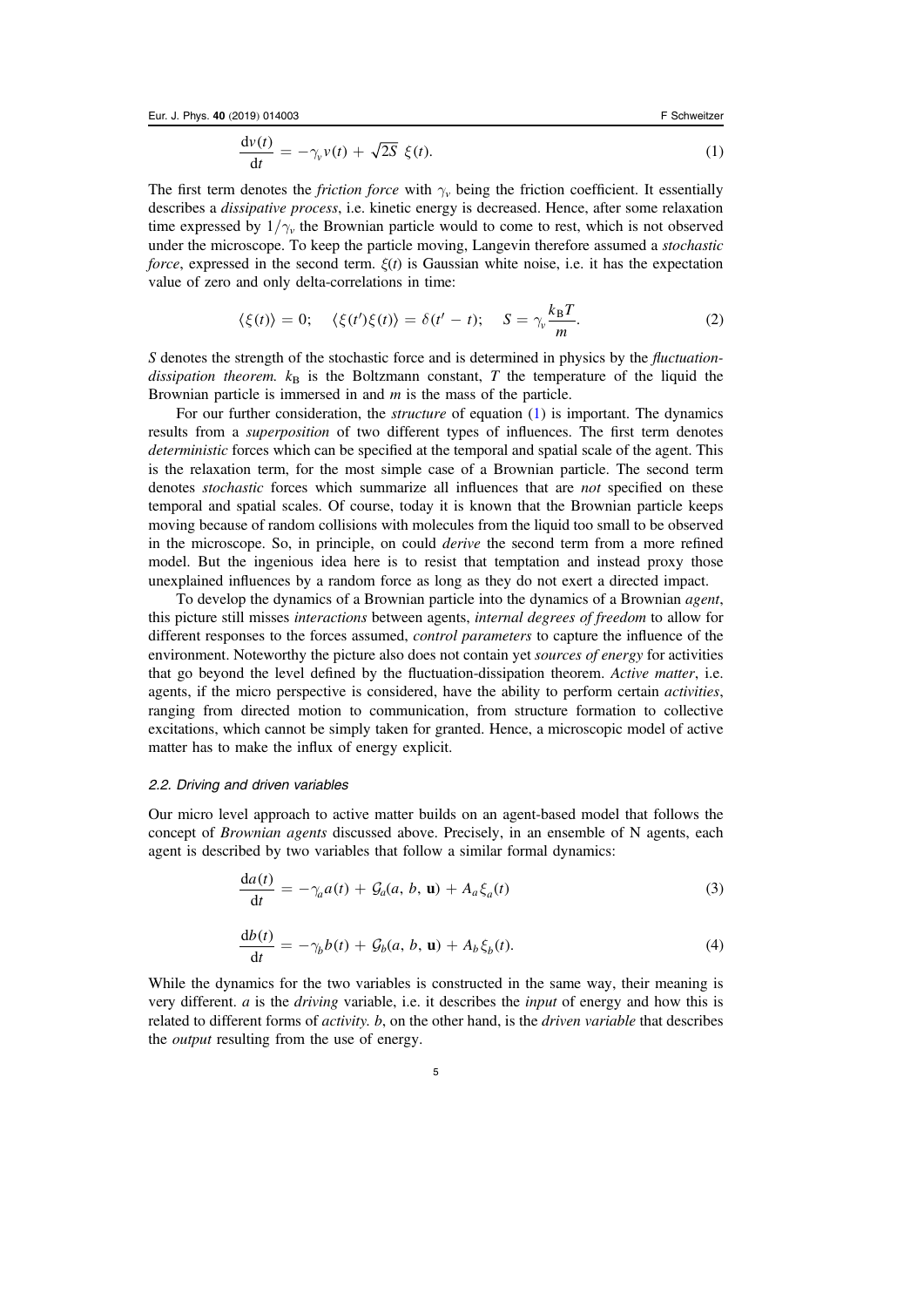<span id="page-6-0"></span>We will give a number of examples for the meaning of  $a$ ,  $b$  below. At this point, we mention that the damping factor  $\gamma_a$ ,  $\gamma_b$  ensures that, in the absense of any stimulus or external force, each of these variables will approach zero in the course of time. However, the additive stochastic term,  $A\xi(t)$ , that denotes the influence of random events, may prevent the relaxation toward zero. Different forms for this term are also discussed below.

The two functions  $\mathcal{G}(a, b, \mathbf{u})$  eventually describe nonlinear couplings between the variables a and b, where u represents a set of control parameters. For their further specification, we use the following general ansatz:

$$
\mathcal{G}_a(a, b, \mathbf{u}) = \mathcal{F}_a(\cdot) \sum_{k=0}^n \alpha_k(b, \mathbf{u}) \ a^k(t) \tag{5}
$$

$$
\mathcal{G}_b(a, b, \mathbf{u}) = \mathcal{F}_b(\cdot) \sum_{k=0}^n \beta_k(a, \mathbf{u}) b^k(t).
$$
 (6)

The power series should be seen as a general expression of *hypotheses* about the nonlinear relation, examples of which are given later in the paper. Dependent on the application, we will consider different orders of the power series where the coefficients  $\alpha_k$ ,  $\beta_k$  are determined by plausible arguments. The two free functions  $\mathcal{F}_a(\cdot)$ ,  $\mathcal{F}_b(\cdot)$  are left unspecified at the moment, we will use them later in introduce some non-local coupling between the variables  $a, b$ .

To model the input of energy into the system, we are mostly interested in the dynamics of the driving variable  $a$ , for which we discuss different representations. Importantly, the driving variable  $a$  is usually assumed to relax fast compared to the driven variable  $b$ , i.e. following an adiabatic approximation we will in many cases describe  $a$  by its quasistationary equilibrium resulting from  $\dot{a} \approx 0$ :

$$
a(t) = \frac{\mathcal{G}_a(a, b, \mathbf{u}) + A_a \xi_a(t)}{\gamma_a}.
$$
 (7)

#### 3. Application: active motion

#### 3.1. Input of energy

Let us start with the most studied example in the context of this paper, namely active motion. It describes the ability of biological entities, from bacteria to fish and mammals, to move actively in a desired direction with a non-trivial velocity much larger than the thermal velocity,  $v^2 \sim k_B T/m$ . Active motion plays a major role in models of swarming behavior [[26](#page-20-0)–[28](#page-20-0)]. However, many of these models just *postulate* the non-trivial velocity, to focus on the interaction between agents. They rarely discuss the energetic conditions for active motion.

We have provided a model of active Brownian particles [[23](#page-20-0)] which takes these energetic conditions explicitely into account. Since in this model agents do not interact, we drop the agent index  $i$  in the following. To cast this model in the framework of active matter, the driving variable  $a(t)$  represents an *internal energy depot e(t)* of an agent, i.e. an *internal* degree of freedom. Considering terms up to first order in  $\mathcal{G}_a(a, b, \mathbf{u})$ , the dynamics of the internal energy depot reads

$$
\frac{da(t)}{dt} \equiv \frac{de(t)}{dt} = -\gamma_e e(t) + \{\alpha_0 + \alpha_1(v, \mathbf{u})e(t)\} + A_a \xi_a(t).
$$
\n(8)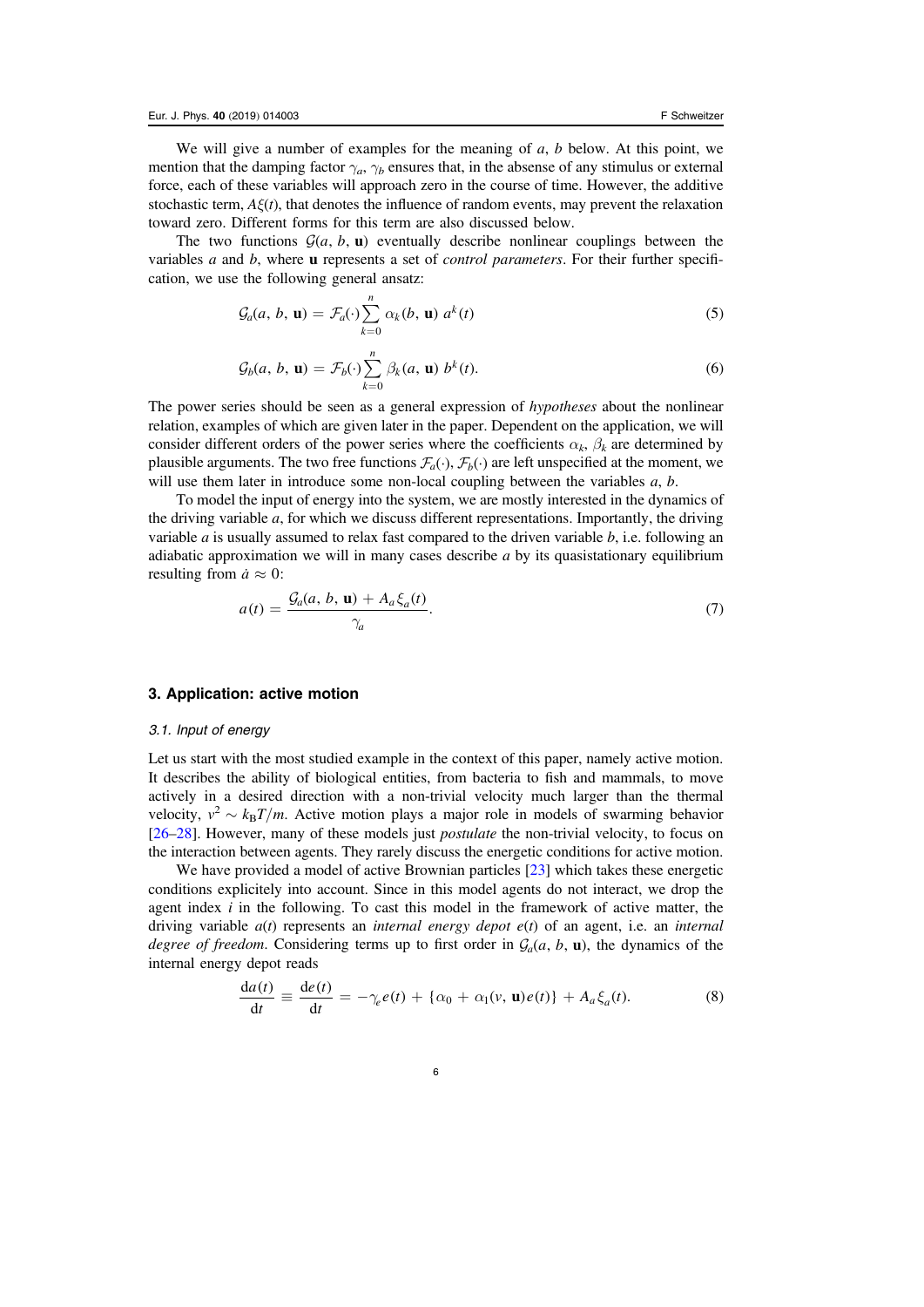<span id="page-7-0"></span>The damping of the driving variable should model *internal dissipation* of the energy depot at a rate  $\gamma_e$ . The term  $\alpha_0 = q(r, t)$  considers the fact that the energy depot  $e(t)$  can be filled up with a rate  $q(r, t)$  that may explicitely vary with the location r of the agent and with time t.

The energy stored in the internal depot can be used for different activities. In the example at hand internal energy is converted into kinetic energy to propel the agent, with a rate proportional to the depot and a velocity dependent conversion function  $d(v)$ . Hence, the *driven* variable is the agent's velocity,  $b \equiv v$ , and  $\alpha_1(v, \mathbf{u}) = -d(v)$ . For the conversion function, in the absence of empirically tested relations, we use again the ansatz of a power series:

$$
d(v) = \sum_{k=0}^{n} d_k v^k(t).
$$
 (9)

The constant term  $d_0$ , which yields  $d_0 e(t)$  in equation ([8](#page-6-0)) describes the dissipation of energy during the transformation of internal into kinetic energy. Hence, it makes sense to combine the two dissipative processes described by  $\gamma_e$  and  $d_0$  and to define the *dissipation rate*  $c = \gamma_e + d_0$ .  $d_1 = 0$  because otherwise it would generate a bias toward positive/negative velocities [[29](#page-20-0)]. Hence, we are left with  $d(v) = d_2v^2$ . So, equation ([3](#page-5-0)) reads with  $\alpha_1(v, d_2) = -d_2v^2$ , where the control parameter  $d_2$  is the conversion factor:

$$
\frac{de(t)}{dt} = -[c + d_2 v^2]e(t) + q(r, t) + A_a \xi_a(t).
$$
\n(10)

We note that this way the dynamics of the internal energy depot has effectively become a balance equation. The influx, or 'gain', of energy is obviously given by the take-up of energy from the environment,  $q(r, t)$ , but also the stochastic force can result in a gain of energy if their mean value is not zero, which is discussed further below. The outflux, or 'loss', of energy results from dissipative processes during energy storage and conversion  $(c = \gamma_e + d_0)$ , but most importantly from the conversion of depot energy into kinetic energy for the movement of the agent. Before we further investigate the latter, we want to discuss different assumptions for  $q(r, t)$ .

3.1.1. Constant, fluctuating or localized take-up of energy. The take-up function  $q(r, t)$  can cover different cases for energy take-up. The most common one is to simply assume a constant function  $q(r, t) = q_0$  independent of location and time. Such a constant take-up is reasonable for biological species that exist in a energy-rich environment which does not change fast. For example, bacterial cells, Salmonella typhimurium, have been used to test the take-up of energy in relation to the nutrition concentration of their environment [[29](#page-20-0)].

Usually the take-up of energy may slightly fluctuate around a mean value  $q_0$ 

$$
q(r, t) = q_0; \quad \tilde{q}_0(t) = q_0 + A_a \xi_a(t), \tag{11}
$$

where the stochastic process  $\xi_a(t)$  is assumed to be Gaussian white noise with the properties given by equation ([2](#page-5-0)), i.e. at any given time  $\xi_a(t)$  is drawn from a normal distribution with mean zero and standard deviation  $\sigma = A_a/\sqrt{2}$ , where  $\sigma \ll q_0$ . Equation (10) leads us in adiabatic approximation, equation ([7](#page-6-0)), to

$$
a(t) \equiv e(t) = \frac{\tilde{q}_0(t)}{c + d_2 v^2(t)} \equiv e_0,
$$
\n(12)

where  $e_0$  is the *quasistationary* value of the energy depot. It still depends on the actual velocity, but it is assumed that the energy depot relaxes very fast if  $v(t)$  changes. A stationary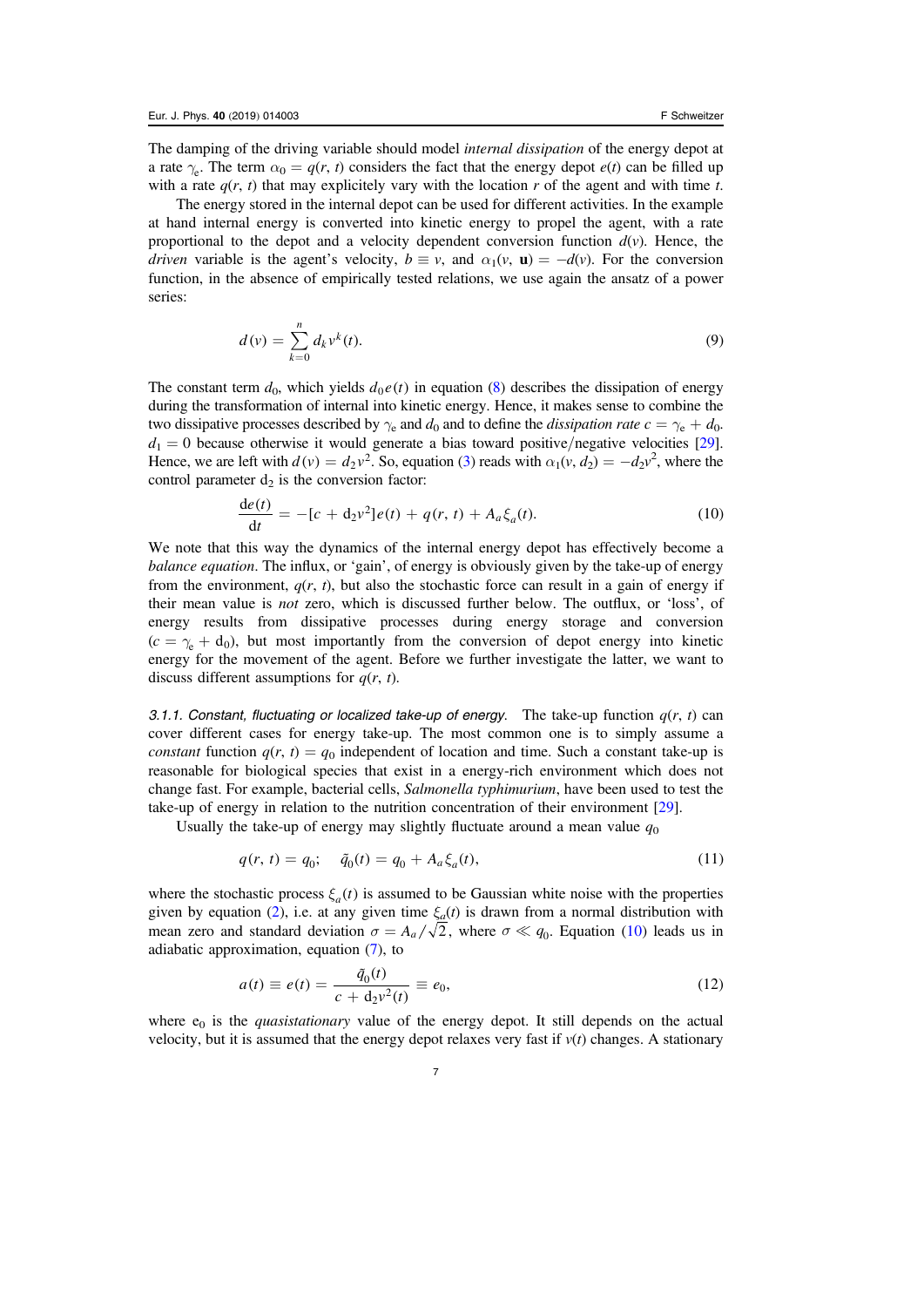<span id="page-8-0"></span>value results only if also the velocity has reached a stationary value  $v(t) \rightarrow v_0$  and white noise fluctuations of the energy take-up are neglected,  $\tilde{q}_0(t) \rightarrow q_0$ .

A more realistic assumption for the take-up of energy would depend on time and space, to model for example localized food sources [[5](#page-19-0)]. Then,  $q(r, t) = q_0$  holds only inside a spatial domain and the energy depot is only charged if the agent, during its motion, hits such a food source. This leads to an interesting intermittent dynamics, i.e. a switch between periods of active motion, as long as the depot is filled, and periods of passive motion. It is also related to bursty dynamics [[30](#page-20-0)], dependent on the availability of energy.

3.1.2. Activity driven by shot noise. Instead of assuming a rather continous energy take-up of the agent, we can also model a stochastic process that increases the energy depot of the agent independent of the agent's active involvement [[4,](#page-19-0) [31](#page-20-0)]. If the stochastic process is, for example, given by white shot noise, then we get for the energy increase [[32,](#page-20-0) [33](#page-20-0)]:

$$
q(r, t) = 0; \quad \hat{q}_0(t) = A_a \xi_a(t) = q \sum_{k=0}^{n(t)} \delta(t - t_k).
$$
 (13)

Different from  $q_0$ , which is the rate of energy take-up, the parameter q defines the amount of energy obtained in a pulse that occurs at each time step  $t_k$ . For white shot noise, the  $t_k$  are the arrival times of a Poissonian counting process  $n(t)$ , i.e. the probability that  $n(t) = k$  such pulses occur in a time interval  $(t-T, t)$  follows the Poissonian distribution:

$$
\Pr\{n(t) = k\} = \frac{y^k}{k!} \exp(-y); \quad y = \lambda T. \tag{14}
$$

Here  $\lambda$  is the mean number of Dirac delta pulses per time unit, and  $1/\lambda$  the average sojourn time between two delta pulses. Because the stochastic process  $\xi_a(t)$ , different from the above example, is the major source of energy, the average is not zero as in equation ([2](#page-5-0)), but

$$
\langle \xi_a(t) \rangle = q\lambda \equiv q_0,\tag{15}
$$

i.e. the averaged dynamics of the energy depot results in the same quasistationary limit given by equation ([12](#page-7-0)).

#### 3.2. Velocity

Assuming that the *driving* variable describes the internal energy depot  $e(t)$  of an agent, the conjugate *driven* variable for active motion is given by its *velocity*,  $v(t)$ , for which the dynamics reads

$$
\frac{\mathrm{d}b(t)}{\mathrm{d}t} \equiv \frac{\mathrm{d}v(t)}{\mathrm{d}t} = -\gamma_v v(t) + \{\beta_0 + \beta_1(e, \mathbf{u})v(t)\} + \sqrt{2S}\xi(t). \tag{16}
$$

This dynamics follows the already discussed Langevin equation ([1](#page-4-0)) for the velocity of a Brownian particle, with the addition of the nonlinear function  $\mathcal{G}_b(a, b, \mathbf{u})$  from equation ([4](#page-5-0)), for which we consider terms up to first order. One should note that the terms  $\beta_k v^k$  all have the physical meaning of a force that is responsible for the acceleration/deceleration of the agent. Hence, we choose for  $\beta_0 = F(r)$ , where the *force* is assumed to result from an external potential, i.e.  $F(r) = -\nabla U(r)$ , or from interactions with other agents.

The first order term  $\beta_1(e, \mathbf{u})v(t)$  describes the acceleration of the agent thanks to the energy taken from the internal depot  $e(t)$ . This term is of course is related to the term  $\alpha_1(v, \mathbf{u})$  $e(t)$  describing the energy taken from the energy depot in the corresponding equation. To see how, let us assume that we consider kinetic energy  $e = mv^2/2$  and set the mass  $m = 1$ . Any change of the energy is then related to a change in velocity by  $\dot{e} = v\dot{v}$ . If only the first order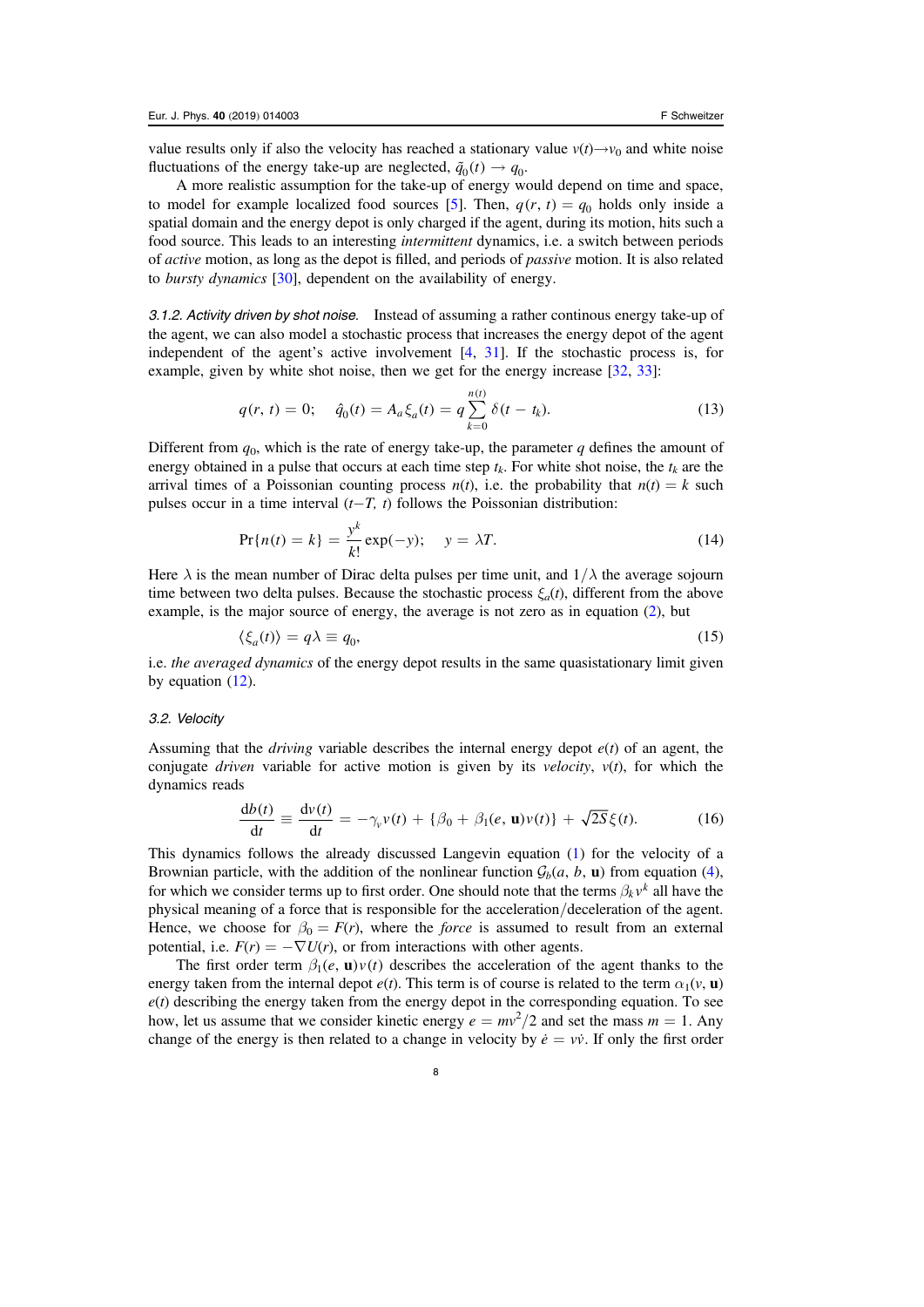terms are compared, this yields  $\alpha_1 e = v \beta_1 v$  or

$$
\beta_1(e, d_2) = \frac{\alpha_1(v, \mathbf{u})e(t)}{v^2} = d_2e(t). \tag{17}
$$

 $\beta_1$  has the meaning of a *negative friction*, i.e. it compensates, and can even exceed, the 'positive' friction  $\gamma_v$ . Negative friction was already discussed by Lord Rayleigh in his theory of sound [[22](#page-20-0)]. A violin bow transfers energy to the violin string by means of negative friction, which allows friction-pumped oscillations, often recognizable as a nice sound. In our case, the negative friction is responsible for the active motion of the agent with a non-trivial velocity,  $v^2 \gg k_B T/m$ . It results from the energy taken from the internal depot  $e(t)$  and converted with a rate  $d_2$  into kinetic energy, i.e.  $\beta_1 = d_2e(t)$ . Hence, we find for the dynamics of the *velocity* as the driven variable:

$$
\frac{\mathrm{d}v(t)}{\mathrm{d}t} = -[\gamma_v - \mathrm{d}_2 e]v(t) - \nabla U(r) + \sqrt{2S}\xi(t),\tag{18}
$$

which is coupled to the driving variable e via equation ([10](#page-7-0)).

3.2.1. Stationary states. The dynamics of the *driven* variable, equation  $(18)$ , and of the *driving variable, equation ([10](#page-7-0)), have to be solved together, to determine the stationary states.* If we only consider a deterministic dynamics, i.e. neglect the additive stochastic term for the moment, and further set  $F(r) = 0$ , we have a set of coupled equations:

$$
\dot{e} = -[c + d_2 v^2]e + q_0; \quad \dot{v} = -[\gamma_v - d_2 e]v \tag{19}
$$

with the stationary solution resulting from  $\dot{e} = 0$ ,  $\dot{v} = 0$  [[5](#page-19-0), [23](#page-20-0), [29](#page-20-0), [34](#page-20-0)]:

$$
v_0 = \pm \left(\frac{q_0}{\gamma_v} - \frac{c}{d_2}\right)^{1/2} = \pm \left(\frac{c}{d_2}\right)^{1/2} (Q_2 - 1)^{1/2}; \quad Q_2 = \frac{q_0 d_2}{\gamma_v c}.
$$
 (20)

This gives different insights with relevance for active matter:

- (i) We find a bifurcation dependent on the control parameter  $Q_2$ . For  $Q_2 < 1$ ,  $v_0 = 0$  is the only (trivial) solution, for  $Q_2 > 1$  non-trivial solutions  $v_0 \neq 0$  exist. The control parameter  $Q_2$  precisely describes the relation between energy take-up  $q_0$  and energy conversion  $d_2$ , on the one hand, and energy *dissipation* from friction  $\gamma_v$  and metabolism c, on the other hand, i.e. we need a critical input of energy to observe active motion, or activity in general.
- (ii) Neglecting the decay of the driving variable,  $-ce(t)$ , which represents internal dissipation at the rate  $c$ , we do not find the bifurcation in the active behavior. Instead, we would observe continuous activity, albeit at different levels. Hence, the emergence, i.e. the sudden appearance of non-trivial phenomena, is inherently coupled to the existence of such dissipative processes.

We add that the above discussion holds for the specific assumption  $d(v) = d_2v^2$  used in equation ([9](#page-7-0)). Other possible assumptions for this conversion of internal into kinetic energy are discussed in [[29](#page-20-0)] and compared with experiments in bacteria.

3.2.2. External potential. The potential  $U(r)$  in equation (18) can be utilized to model different forces acting on the agent. A quadratic function,  $U(r) = ar^2/2$ , for example, could model a force toward the origin representing a 'home' [[5,](#page-19-0) [35](#page-20-0)]. Hence, the two location dependent functions  $q(r, t)$  and  $U(r)$  already allow one to describe a rich environment for the agent with different 'food' and 'nest' locations.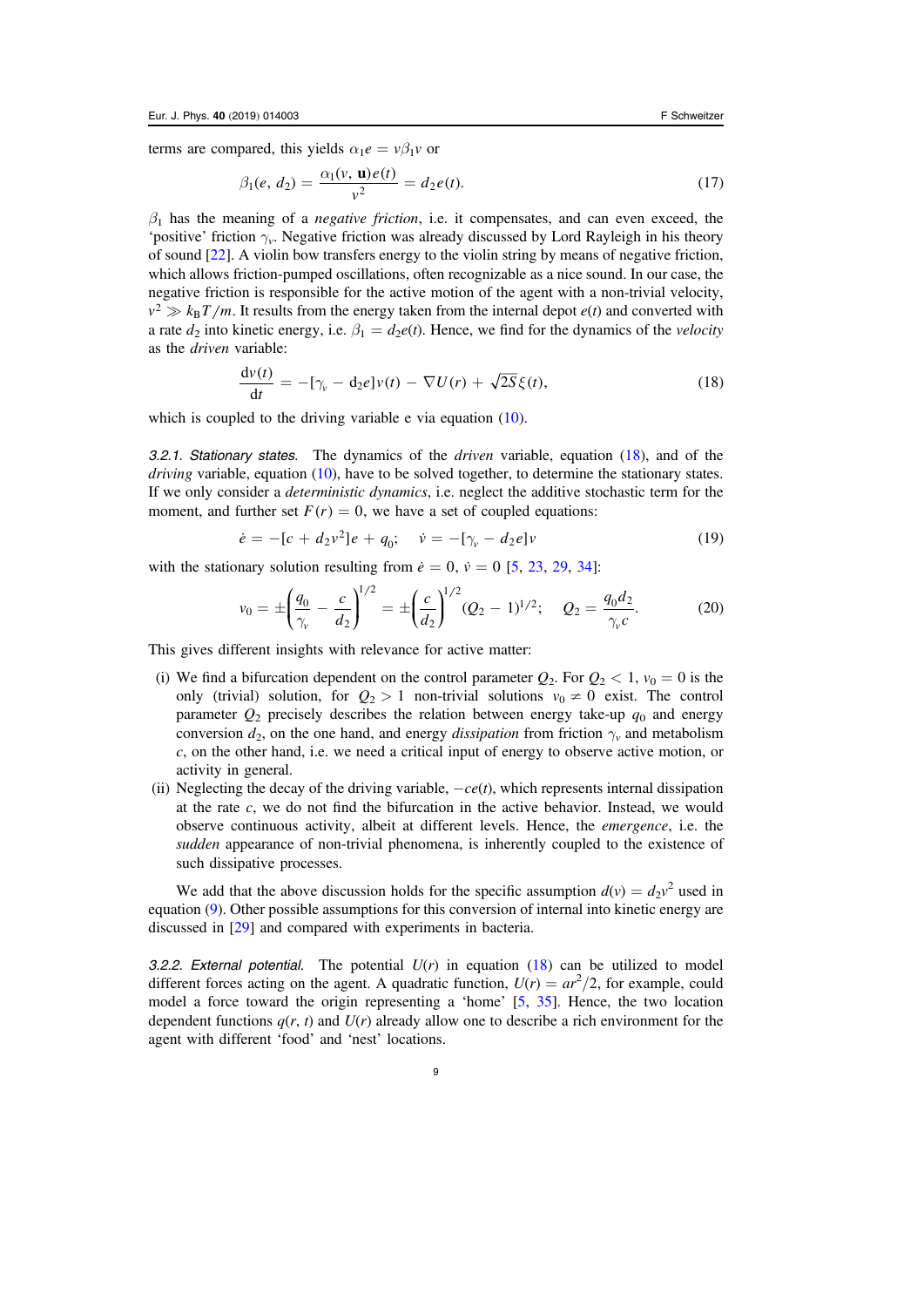<span id="page-10-0"></span>A linear function,  $U(r) = ar$ , on the other hand, results in a *drift*, i.e. the agent is forced to move into the negative direction, for example because of a current [[36](#page-20-0)]. We could identify the energetic conditions under which the agent can change its motion *along* the gradient into a active motion *against* the gradient. This further allowed us to obtain conditions for a steady current of agents actively moving in a ratchet potential [[31](#page-20-0), [33](#page-20-0)]. Interestingly, if stochastic forces are considered the net current of moving agents could be reversed [[36](#page-20-0)]. Hence, including stochasticity into the description of active matter affects the dynamics not just quantitatively, but also qualitatively.

3.2.3. Interaction potential. The choice of  $\beta_0 = F(r)$  is not restricted to forces resulting from an external potential. We could as well consider forces resulting from interaction potentials, i.e.  $F_i = \sum_i f_{ij}$  with  $f_{ij} = \nabla U(r_i, r_j)$  where  $r_i$  and are  $r_j$  are the agents' positions. This extends the framework to include various models of collective motion [[26,](#page-20-0) [28](#page-20-0), [37](#page-20-0)] with relevance to biological systems. For example, a long-range attraction potential can be used to control the spatial dispersion of a multi-agent system. On the other hand, if the distance between two agents is below a certain threshold, a short-range repulsion potential ensures that they do not collide when moving, this way modeling avoidance behavior [[38](#page-20-0)]. Combining various forces to model, e.g. alignment or follow-the-leader behavior allows to model coherent swarming behavior of different species in a realistic manner.

#### 4. Application: communication

#### 4.1. Communication field

In the above examples, the energy take-up was always used for active motion, but not yet for interaction between agents which is another important ingredient of active matter. Interaction can be seen as a generalized form of communication [[15](#page-19-0)], even if that is not the conventional view in physics. Electrons generate an electrical field to 'communicate', i.e. to provide information about their charge and location, to other electrons which can respond to this. Coming closer to the biological and social realm, agents ranging from bacteria, cells and insects to higher organisms, including humans, interact by means of communication. This implies to generate and to transmit a signal, but it also requires responses of other agents that receive and process this signal. Both, generating and responding to signals, come at a cost which is rarely explicitly considered in modeling approaches. Our framework of active matter fills this gap, by considering that the energy take-up can be also used for communication.

Let us first discuss the example of chemical communication. We assume that the agent produces a chemical marker at a rate  $s(t)$  which requires energy, i.e.  $s[e(t)]$ . If the production of  $s(t)$  is simply proportional to the internal energy depot, we find for the corresponding term in equation ([8](#page-6-0)):

$$
\alpha_1(v, \mathbf{u})e(t) \equiv -\alpha e(t) = -s(t). \tag{21}
$$

Note that  $\alpha$  is considered a constant here, i.e. there is no coupling to the velocity, but still to the driven variable via  $s(t)$ . Combining the two energy consuming processes, internal dissipation at a rate  $\gamma_e$  and production of a marker at a rate  $\alpha$ , we can now define  $\hat{c} = \gamma_e + \alpha$ . Considering again a continuous, slightly fluctuating take-up rate  $\tilde{q}_0$ , equation ([11](#page-7-0)), the quasistationary limit for the energy depot as the driving variable reads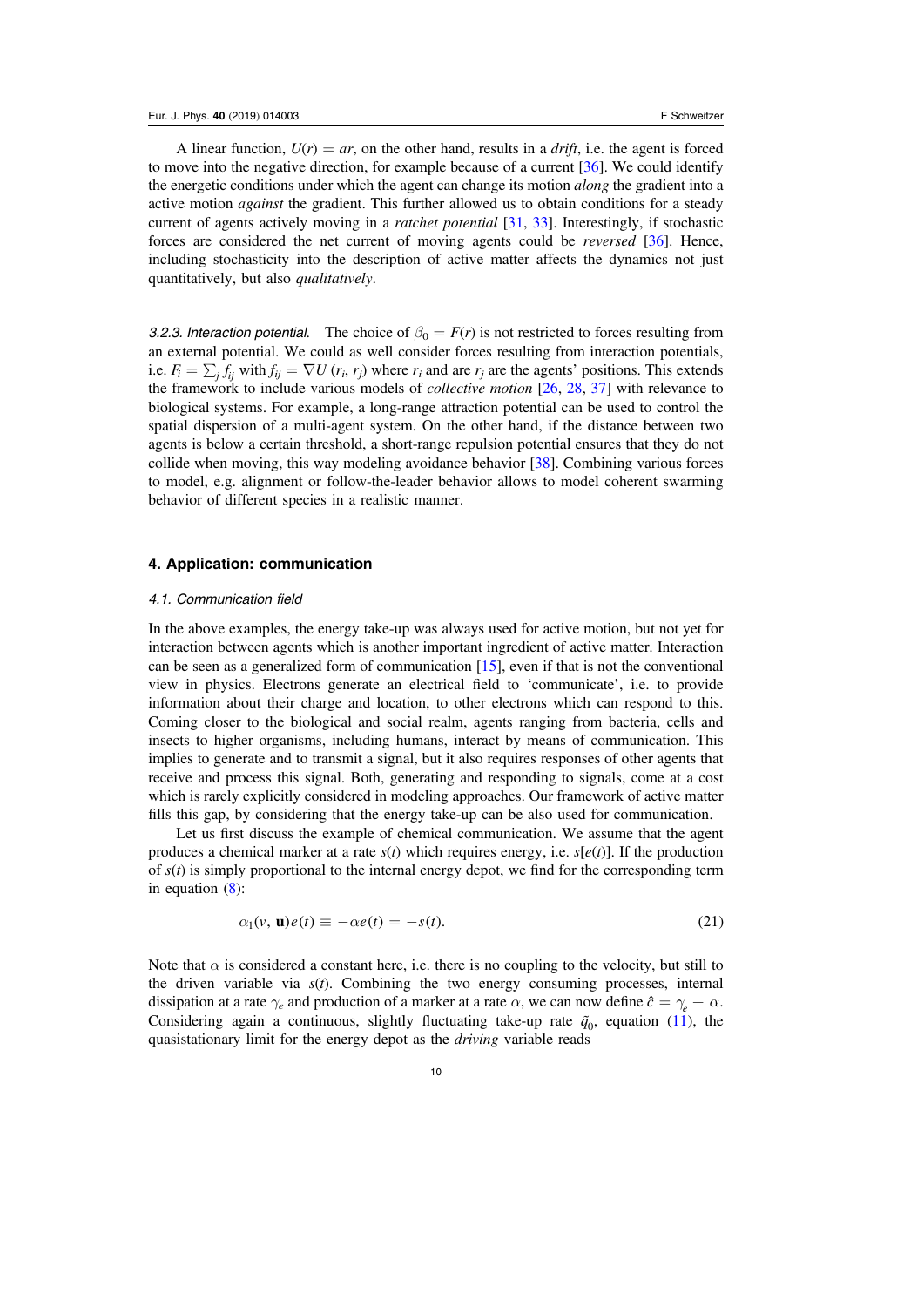<span id="page-11-0"></span>Eur. J. Phys. 40 (2019) 014003

$$
e(t) \to e_0 = \frac{\tilde{q}_0}{\hat{c}}; \quad s_0 = \alpha \langle e_0 \rangle,
$$
 (22)

where the quasistationary production rate  $s_0$  is proxied by a constant derived from the mean of  $e_0$ .

The *driven* variable, in the communication scenario, is the *communication field*  $h(r, t)$ that is generated by the chemical markers produced by the agents. Assuming that these markers are continuously placed in the environment at the positions  $r$  of the agents, the spatiotemporal communication field  $h(r, t)$  aggregates these markers and defines their local concentration. In line with the general dynamics assumed for the driven variable, equation ([4](#page-5-0)), the chemical concentration can decay over time at a rate  $\gamma_h$ . The additive stochastic term  $A_b \xi_b$  is, on the aggregated level of the field, transformed into a diffusion term with  $D_h = A_b^2/(2\gamma_h^2)$  as the spatial diffusion coefficient of the chemical marker. This gives us the dynamics of the communication field as the driven variable as follows [[6](#page-19-0)]:

$$
\frac{\partial h(r,\,t)}{\partial t} = -\gamma_h h(r,\,t) + s_0 \sum_{i=1}^N \delta[r - r_i(t)] + D_h \nabla h(r,\,t). \tag{23}
$$

The driving variable, i.e. the energy depot, and the driven variable, i.e. the communication field, are coupled through  $s_0$ . The summation goes over all agents  $i = 1, ..., N$  that produce the chemical marker with the quasistationary rate  $s_0$  at their current position  $r_i(t)$ , i.e. from now on, we will use the agent index  $i$  to refer to a larger number of agents *interacting*.

#### 4.2. Biological aggregation

We note that the dynamics of the communication field indeed captures essential processes involved in communication, such as *writing*, i.e. the generation of information, *dissemination*, i.e. the distribution of information as a diffusion process, but also a certain memory effect. Generated information has a certain life time, and its value (novelty, importance) fades out over time.

Only the impact of the generated information is missing in this picture. Communication implies that there is also a *reading* of these markers, and a certain type of *response* to the signal which depends very much on the system under consideration. To illustrate this, we take first the example of biological aggregation. Different biological organisms from cells, to slime molds, amoebae and myxobacteria use a chemical field to communicate. That means they generate chemical signals, but they also respond to these signals by changing their direction of motion dependent on gradients in the concentration. This process is widely known as *chemotaxis* [[39](#page-20-0)]. We capture this by assuming the following equation of motion for the agents [[6](#page-19-0)]:

$$
\frac{\mathrm{d}r_i}{\mathrm{d}t} = v_i = \frac{\omega_i}{\gamma_v} \frac{\partial h(r, t)}{\partial r} + \sqrt{2D} \xi_i(t). \tag{24}
$$

This stochastic dynamics results from the already discussed Langevin equation in the overdamped limit, i.e.  $\gamma_v$  is large and therefore the velocity becomes quasistationary.  $D = S/\overline{\gamma}_v^2$  is the spatial diffusion coefficient. The additional term is the deterministic force resulting from a gradient in the communication field. The agent *reads* the information and responds to it by preferably moving towards higher local concentrations of the chemical markers, with  $\omega_i$  as the (individual) sensitivity.

Our model of active matter now includes a *feedback loop*: agents produce chemical markers at their current position, this way establishing the communication field, but the communication field feeds back to the movement of the agents. This leads to a local amplification: agents reinforce higher concentrations of markers because they preferably go there. The local reinforcement is counterbalanced by two processes, (i) the decay and (ii) the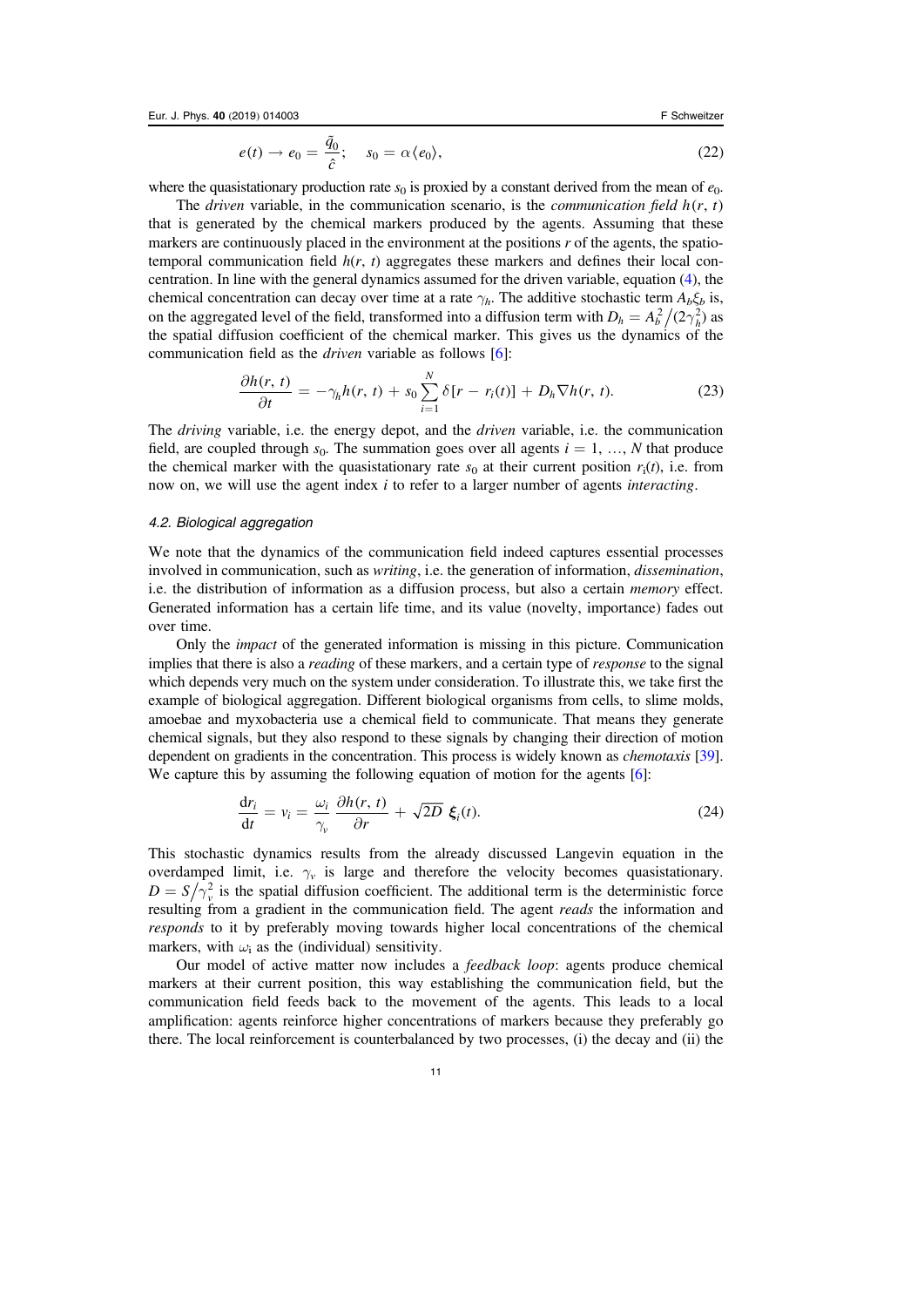diffusion of information. The latter can be seen as a long-range coupling of the distributed activities of agents. The decay, on the other hand, ensures that all information that is not reinforced will disappear over time. This induces a *competition process*, where local maxima of chemical markers compete for the agents to be maintained.

This model has direct applications in biological aggregation. For example, larvae of the bark beetle Dendroctonus micans, after hatching, need to gather and to form clusters, to defeat some poison emitted by their host plant [[40](#page-20-0)]. This is done by means of chemotactic communication. In a first stage, larvae form small local clusters by following the chemical gradient. In a second stage, these local clusters start to compete, i.e. their further growth is at the expense of other clusters disappearing, a process known as Ostwald ripening in physics [[41](#page-20-0)]. This way, eventually all larvae meet in one large cluster.

The dynamics of this aggregation process can be described on two levels, the micro level of communicating agents which is investigated by means of agent-based stochastic computer simulations, and the macro level of *distribution functions* analyzed mathematically by means of two coupled differential equations. In the current case, these distributions represent (i) the chemical concentration and (ii) the spatial density of agents. Different adiabatic approximations then allow one to formally derive selection equations for the competing clusters or effective diffusion equations for the agent density  $[6]$  $[6]$  $[6]$ . We note again that the dissipation, i.e. the decay of information, plays a crucial role in the emergence of structures in active matter, which is the formation of clusters in our case.

#### 4.3. Self-assembling networks

The basic communication model described above can be extended to describe the selfassembing/self-wiring of networks, as it was found, e.g. in neuronal networks [[42](#page-20-0)]. Networks consists of nodes and links to connect them. The terms self-assembing/self-wiring refer to the fact that links between nodes cannot simply be drawn as lines, but have to be *physically* created in active matter.

To model this by means of our agent-based framework [[43](#page-20-0)], we consider two different kinds of nodes distinguished by the index  $-1$ ,  $+1$ . These nodes are spatially distributed, their positions denoted as  $r_j^z$ . Agents, while moving, first have to discover these nodes and then have to connect nodes of opposite type, i.e. '-' nodes are connected to '+' nodes, and vice versa. Each agent is characterized by a discrete internal degree of freedom  $\theta_i \in$  $\{-1, +1\}$ , which is changed only if the agent hits a node and then takes the value of the node index, i.e. −1 or +1. Once an agent hits a node, its energy depot is charged to a maximum value  $e_{\text{max}}$ . Hence, the take-up of energy is *not* assumed to be constant in space and time. Instead,

$$
q_i(r_i, t) = [e_{\text{max}} - e_i(t)] \delta[r_j^z - r_i(t)] \delta(t - t_i^z),
$$
 (25)

where  $t^z_i$  is the time when the agent *i* hits one of the nodes *z*.

With equation ([21](#page-10-0)) the dynamics of the energy depot reads in the deterministic limit:

$$
\frac{\mathrm{d}e_{\rm i}(t)}{\mathrm{d}t} = -\hat{c}e_{\rm i} + q_{\rm i}(r_{\rm i}, t). \tag{26}
$$

As before, the energy from the depot is used to generate information, e.g. chemical markers. In this application, instead of one diffusing chemical two different non-diffusive markers are produced. The new element is a state dependent production rate  $s_i(\theta_i, t)$ ,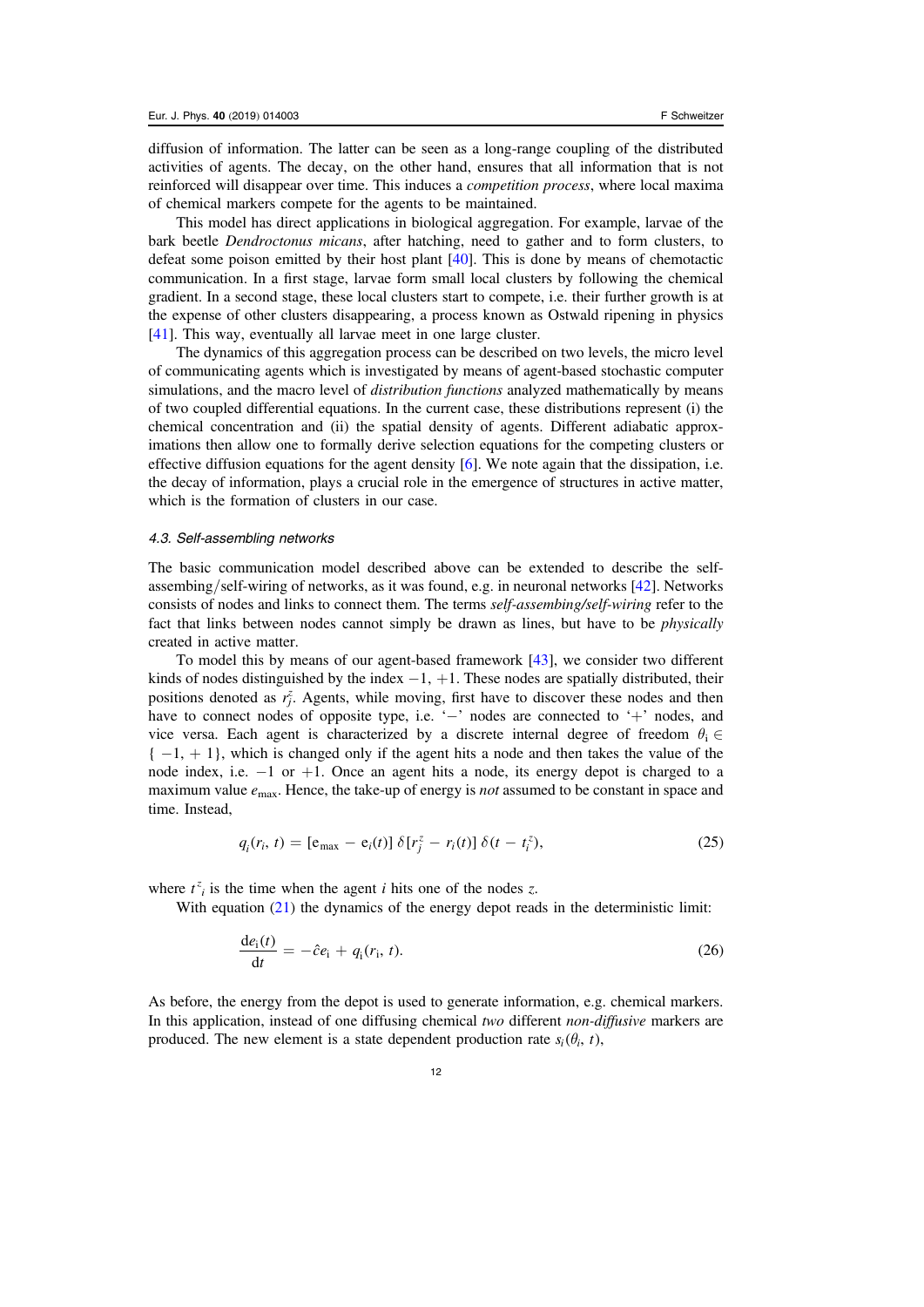<span id="page-13-0"></span>
$$
s_i(\theta_i, t) = s_{\max} \frac{\theta_i}{2} [(1 + \theta_i) \exp\{-\hat{c}(t - t_i^{n+})\} - (1 - \theta_i) \exp\{-\hat{c}(t - t_i^{n-})\}] \tag{27}
$$

with  $s_{\text{max}} = \alpha e_{\text{max}}$ ,  $t_{n+1}^i$ ,  $t_n^i$  are the times when agent *i* hits any of the nodes +1 or −1. The time dependent production rate results from the fact that the internal energy depot of the agent is not in a quasistationary equilibrium, i.e.  $s(t) \propto e(t)$  as given by equation ([21](#page-10-0)).

The driven variable is again the communication field, which now has two components to reflect the two different information,  $\{-1, +1\}$ . Because information does not diffuse here, the dynamics of the communication field reads

$$
\frac{\partial h_{\theta}(r,\,t)}{\partial t} = -\gamma_h \, h_{\theta}(r,\,t) + \sum_{i=1}^N s_i(\theta_i,\,t) \, \delta_{\theta;\theta_i} \, \delta[r - r_i(t)]. \tag{28}
$$

In order to close the feedback loop of communication, we have to specify how agents respond to the information from the communication field. Here, we use equation  $(24)$  $(24)$  $(24)$  again, i.e. agents respond to the gradient, but because there are two different fields  $-1, +1$ , our main assumption is that agents only pay attention to the component of the field they currently not produce. That means agents departing from a '+' node, generate a marker  $+1$  at an exponentially decaying rate, but in their movement they are guided by the gradient resulting from the field component  $-1$ . This gradient, by construction, guides them to one of the ' $-$ ' nodes. Arriving there, agents switch their internal state to −1, start creating the marker −1, but follow the gradient from component  $+1$ , and vice versa.

This rather simple feedback mechanism determines agents to 'weave' connetions between nodes of opposite sign [[43](#page-20-0)]. Of course, established links provide a screening effect in the neighborhood, therefore the link density becomes saturated over time. Dependent on control parameters such as the spatial density of agents,  $N/A$ , the relative production  $s_{\text{max}}/\gamma_h$ and the diffusion constant  $D$ , the agents are able to discover and to link all nodes in the system that are within a critical distance, i.e. in the optimal range of parameters, the connectivity of the system is high and the spatial distribution of '+' and '−' nodes can be used to control the topology of the resulting networks, to obtain, e.g. lattices or hub-spoke structures [[43](#page-20-0)].

This model of structure formation in active matter has its application in the self-wiring of neural structures. A neuron grows, for example, from the retina of the eye towards the optic tectum (or superior colliculus) of the brain, without 'knowing' from the outset about its destination node in the brain. It is known that gradients of different chemical cues play a considerable role in this navigation process. They provide a kind of positional information for the navigation of the growth cones [[44](#page-20-0)]. But in the very beginning, this positional information has to be generated interactively, and only in later stages may lead to established pathways.

The model can be also applied to the formation of trails in ants [[45](#page-21-0)]. The two different kinds of nodes are then the nest  $(-1)$  and the food sources  $(+1)$ . Starting from the nest, ants have to discover the food sources and then link them back to the nest, for exploitation. The success information is only produced after ants have discovered the food, and will lead other ants to that area. The information generated by the ants leaving the nest, on the other hand, is utilized by the successful ants to return to the nest. This model becomes more realistic by using refined assumptions, such as a success dependent sensitivity expressed by the strength of the stochastic force, or different rules for scouts and recruits [[45](#page-21-0)]. We note that this model was also applied to the formation of trail system by pedestrians [[46](#page-21-0)]. Hence, the notion of active matter can be expanded also to biological and social systems.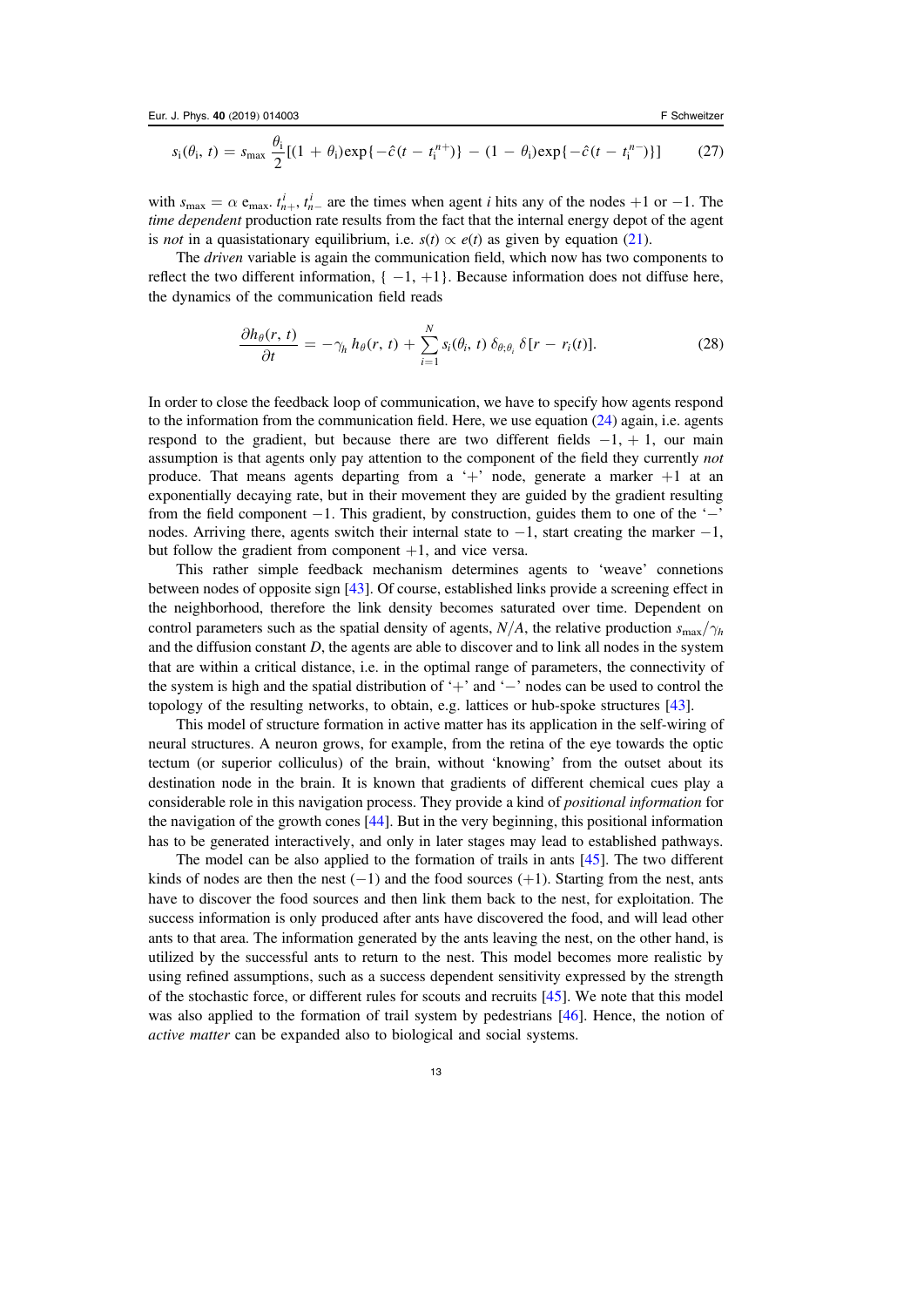#### <span id="page-14-0"></span>4.4. Human online chats

The framework of active matter can be also applied to human communication, for example in online chatrooms  $[47]$  $[47]$  $[47]$ . Again, the *driven* variable is the communication field which now consists of only one component and updates instantaneously, without diffusion. It could be imagined as a computer screen that displays all messages from a chat within a certain time interval. New messages arrive at the top of the screen and make the highest impact, whereas older messages move down to the bottom as new messages come in, this way becoming less influential. So the screen is always updated and information can fade out.

The difference to the above communication examples is in the specification of the *driving* variable, which is the energy depot. Before, it was assumed that energy from the depot is available either constantly, as in the case of biological aggregation, or continuously but with a decaying amount, as in the case of self-assembling networks. This availability of energy then directly determines the amount of information produced by the agent, equation ([21](#page-10-0)).

For human communication, both offline [[48](#page-21-0)] and online [[47](#page-21-0)], we know that the interactivity time  $\tau$  between two communication acts of a given person follows a power-law distribution:

$$
P(\tau) \propto \tau^{-\kappa}; \quad \kappa = 3/2. \tag{29}
$$

That means in an agent-based model the agent produces a constant amount of information  $s<sub>0</sub>(t)$  only at times that are defined by the sequence of  $\tau$  values. This can be ensured by an energy depot that has a nonzero, but constant, value  $e_0(t)$  only at these respective times, and is zero otherwise to prevent writing. To cope with this, the driving variable can in adiabatic approximation be written as

$$
a(t) \equiv e_0(t) = \frac{q}{\hat{c}} \sum_{k=0}^{n(t)} \delta(t - \tau_k),
$$
\n(30)

where  $\tau_k$  are realizations drawn from the interevent time distribution  $P(\tau)$ , equation (29), which is different the from the Poissonian distribution for shot noise, equation ([14](#page-8-0)). But still, at each of these arrival times the depot is filled with a rate  $q$ , which then allows the immediate generation of information.

Noteworthy, a mean inter-activity time  $\langle \tau \rangle$  is in general only defined if we assume a minimum and maximum inter-activity time  $\tau_{\min}$ ,  $\tau_{\max}$ . Then

$$
\langle \tau \rangle = \frac{\tau_{\text{max}}^{2-\kappa} - \tau_{\text{min}}^{2-\kappa}}{\tau_{\text{max}}^{1-\kappa} - \tau_{\text{min}}^{1-\kappa}}
$$
(31)

and we can again calculate an average take-up rate  $q_0 = q/\langle \tau \rangle$  for the energy depot which brings us back to equation ([22](#page-10-0)).

#### 5. Application: emotional influence

#### 5.1. Valence and arousal

So far, we have always considered the internal energy depot as the *driving* variable, whereas the *driven* variable was either the velocity, as in the case of active motion, or the communication field, as in the case of interacting agents. Now, we keep the communication field as the *driven* variable, but use different assumptions for the *driving* variable, to model emotional influence.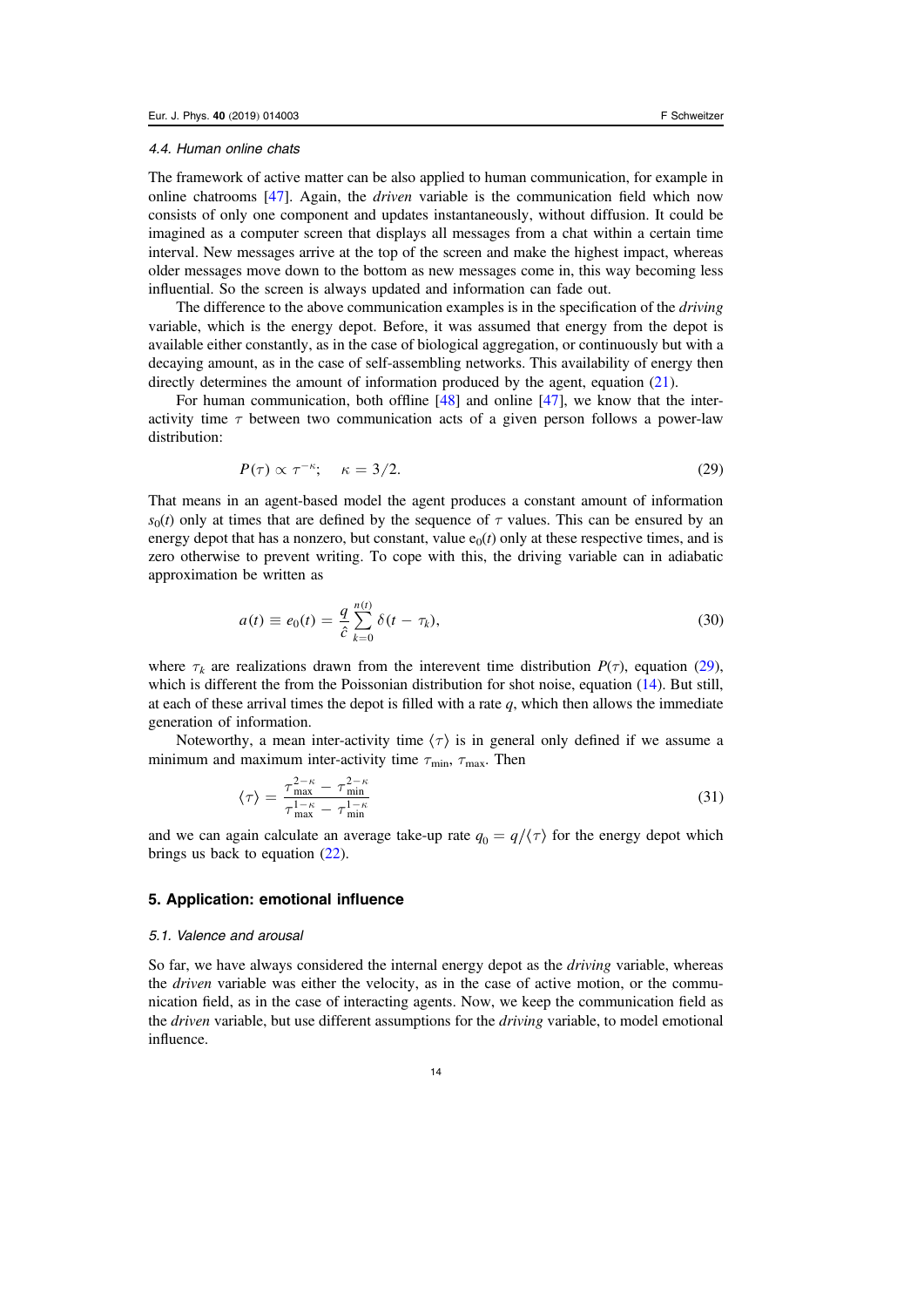For this, we consider that the information generated by the agent is no longer just a function of the internal energy depot,  $s_i[e_i(t)]$ , equation ([21](#page-10-0)), but a function of two different driving variables, valence,  $x_i(t)$ , and arousal,  $y_i(t)$ , i.e.  $s_i[x_i(t), y_i(t)]$ . According to the so-called circumplex model [[49](#page-21-0)], the two variables are used to quantify *emotions*,  $\mathcal{E}(x, y)$ , by a position in the two-dimensional  $(x, y)$  space.

Valence x refers to the pleasure associated with an emotion, while *arousal*  $y$  refers to the degree of activity induced by the emotion. Both are normalized to a range  $(-1, +1)$  and can be measured in different ways. Of interest in our context is the sentiment analysis which allows one to extract emotions from written text, i.e. the underlying assumption, as before, is a communication between agents, e.g. in an online setting (chats, fora) via the exchange of text messages. These text pieces, in addition to some factual information, also contain emotions that affect other agents when reading the text. They may then respond by writing a reply, this way expressing their emotions. If we abstract from the text, this interaction describes an emotional influence of agents.

For an individual, changing emotions generate a trajectory in the  $(x, y)$  plane characterized by a large amount of noise [[50](#page-21-0)]. Therefore, it is reasonable to assume for both driving variables the stochastic dynamics proposed in equation ([3](#page-5-0)). It remains to specify the nonlinear function,  $\mathcal{G}_a$ , for which we start with the general ansatz of equation ([5](#page-6-0)). This time, however, we make use of the free functions  $\mathcal{F}_a(\cdot)$  by choosing

$$
\mathcal{F}_x(\cdot) = h_{\pm}(t); \quad \mathcal{F}_y(\cdot) = \hat{h}(t) = h_{+}(t) + h_{-}(t).
$$
 (32)

That means, the dynamics of both valence x and arousal y are expressed by the power series further discussed below, but there are noticeable differences in the assumed dependence on the existing emotional information, expressed by  $\mathcal{F}_x(\cdot)$  and  $\mathcal{F}_y(\cdot)$ . Both free functions depend on the respective communication field  $h$ , which is the *driven* variable. Because of positive and negative emotions, we assume that their information is aggregated in two different components of the communication field,  $h_+$  and  $h_-\$ . Both components follow the same dynamics given by equation ([28](#page-13-0)), i.e. their value decays with a rate  $\gamma_h$  but is increased by the emotional information produced by the agents,  $s_i[x_i(t), y_i(t)]$ . Additionally, we can also consider input from external events,  $I_{\pm}$  (t), that increase the value of the positive or negative emotional information. To further specify the production rate of emotional information, we choose

$$
s_i[x_i(t), y_i(t)] = f[x_i(t)] \Theta[y_i(t) - \mathfrak{T}_i].
$$
\n(33)

 $\Theta$ [*z*] is the Heaviside function, which is 1 if  $z \ge 0$  and 0 otherwise. It means that agent *i* produces emotional information only if its arousal  $y_i$  reaches the level of the individual threshold  $\mathfrak{T}_i$ . Whether this information contains positive or negative emotions is decided by the agent's valence  $x_i(t)$ . The function  $f[x_i(t)]$  can for simplicity just distinguish between positive and negative emotions, but other dependencies are also possible.

Once the communication field is established by the emotional expressions, it feeds back on the driving variables as specified in equations ([5](#page-6-0)) and ([6](#page-6-0)). Here we assume that valence is only affected by the emotional information that matches the agent's emotion, i.e. by  $h_$  for agents with negative valence or by  $h_{+}$  for agents with positive valence. For arousal, on the other hand, it is considered that both positive and negative emotional information increases the arousal of the agent, hence the information is additive. Importantly, if the arousal reaches the individual threshold  $\mathfrak{T}_i$ ,  $y_i$  is set back to zero.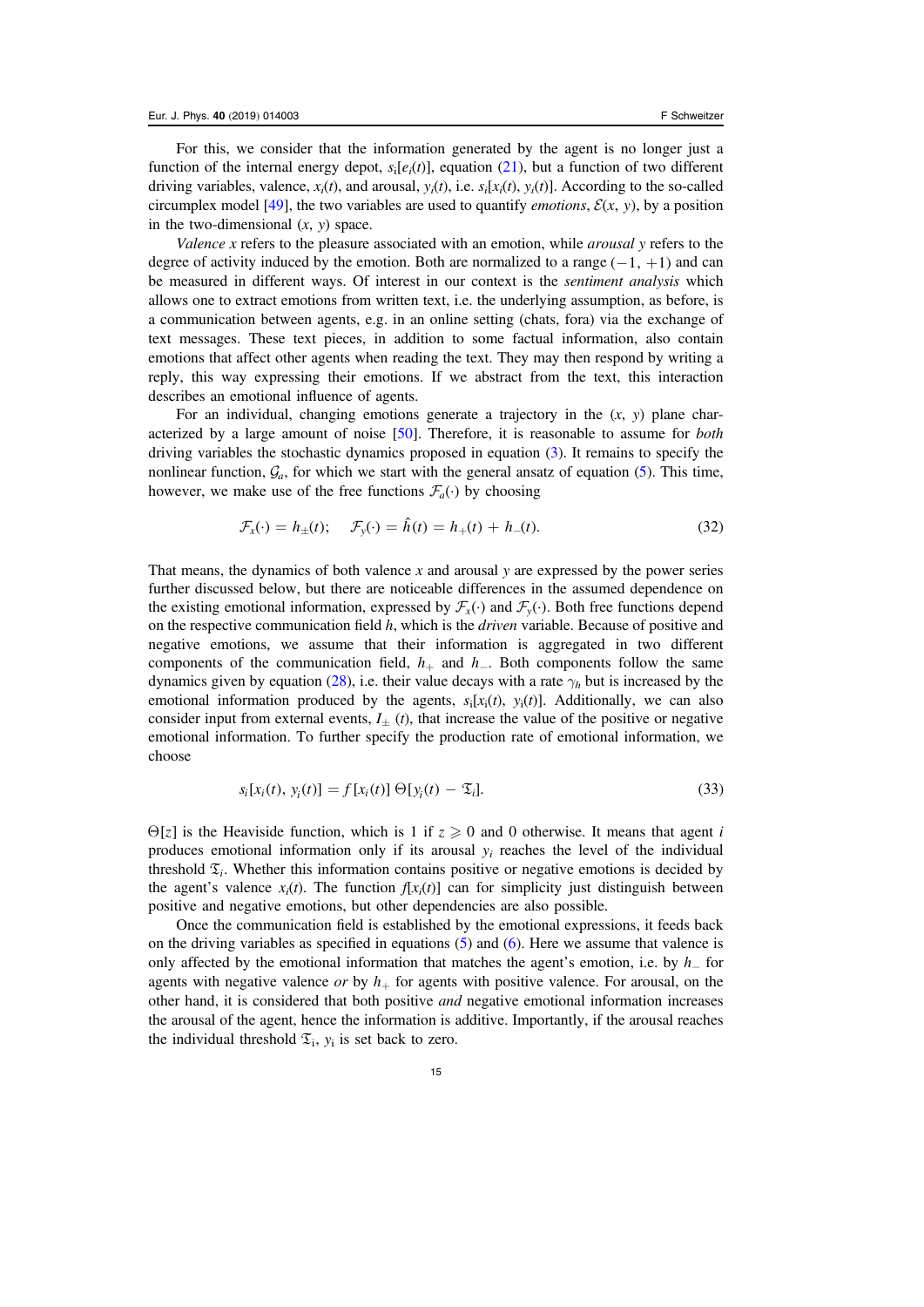#### <span id="page-16-0"></span>5.2. Nonlinear feedback

To complete the feedback cycle, we have to further specify the coefficients of the power series in  $\mathcal{G}_a(a, b, \mathbf{u})$ , equation ([5](#page-6-0)). For the dynamics of *valence* we find [[51](#page-21-0)]

$$
\frac{dx_i(t)}{dt} = -\gamma_x x_i(t) + \{h_{\pm}(t)[\alpha_{0x} + \alpha_{1x}x_i(t) + \alpha_{2x}x_i^2(t) + \alpha_{3x}x_i^3(t)]\} + A_x \xi_x(t)
$$
  
=  $-\gamma_x x_i(t) + x_i(t)h_{\pm}(t)\{\alpha_{1x} + \alpha_{3x}x_i^2(t)\} + A_x \xi_x(t).$  (34)

Here, we have considered contributions up to 3rd order in x. To allow for a 'silent' mode x  $(t) \rightarrow 0$ ,  $\alpha_{0x} = 0$  has to be chosen. Further, in order to treat positive and negative valences as 'equal' and to not introduce a bias, we have to set  $\alpha_{2x} = 0$ . The analysis of the remaining equation [[51](#page-21-0)] then tells that non-trivial solutions  $x \neq 0$  require  $\alpha_{1x} \cdot h_{\pm} > \gamma_{x}$ . In this case, collective emotions can emerge which involve all agents. We note again that emergence, i.e. the *sudden appearence* of collective states, occurs only if dissipation  $(\gamma_x)$  is involved.

To obtain activity, a regime with high (positive or negative) valence and high emotional information  $h_{\pm}$  is required. But this regime can only occur if arousal is high enough to generate some emotional expression  $s_i$  in the first place. We obtain from equations ([3](#page-5-0)), ([6](#page-6-0)):

$$
\frac{dy_i(t)}{dt} = -\gamma_y y_i(t) + \hat{h}(t) \{ \alpha_{0y} + \alpha_{1y} y_i(t) + \alpha_{2y} y_i^2(t) \} + A_y \xi_y(t). \tag{35}
$$

Here,  $\mathcal{G}_a(a, b, \mathbf{u})$  considers contributions up to 2nd order in a. A positive arousal requires the coefficient  $\alpha_{0y} > 0$ , which can be seen as analogy to the constant take-up of energy  $q_0$  in the case of the internal energy depot. The two other coefficients  $\alpha_1$ <sub>*y*</sub>,  $\alpha_2$ <sub>*y*</sub> are responsible for the nonlinear self-reinforcement of arousal, thus  $\alpha_{1y} \neq 0$  should be chosen [[51](#page-21-0)]. The crucial coefficient is  $\alpha_{2y}$  because it decides about the long-term dynamics possible. If  $\alpha_{2y} < 0$ , the arousal dynamics becomes saturated. If this saturation level is above the individual threshold  $\mathcal{T}_i$ , the agent will generate an emotional expression. After that  $y_i$  is set back to zero. If fluctuations are included these may then push the agent's arousal to negative values, from which it will not return to positive arousal. Hence, we obtain a scenario where agents express their emotions most likely only once. This may lead to collective emotions, but not repeatedly.

The situation changes if we consider  $\alpha_{2y} > 0$ . Then, instead of a saturated dynamics, we may obtain two different stationary solutions with negative arousal. At low levels of emotional information  $\hat{h}(t)$ , e.g. no generation of emotional information, fluctuations are able to push the agent's arousal to positive values, from where a new communication cycle starts. Hence, we obtain a scenario with waves of collective emotions over time.

To summarize the dynamics of emotional influence, stochastic fluctuations are in fact crucial to reach an active regime. They first push agents to a positive arousal which is then amplified by the positive feedback, until it reaches the threshold. This then generates emotional expressions that establish a communication field which in turn feeds back on the agent's valence and arousal. While valence, in this dynamics, is responsible for the 'content', i.e. the sign of the emotional information generated, arousal decides about the activity pattern. But it is worth noticing that arousal does not drive valence, consequently both are the *driving* variables, whereas the emotional expressions and the components of the resulting communication field are the driven variables.

Despite the rather abstract description, this model has performed remarkably well in reproducing significant features of emotional online communication, such as the emotional persistence of users, activity patterns of users dependent on emotional stimuli, or the emergence of collective emotions [[47,](#page-21-0) [52](#page-21-0), [53](#page-21-0)].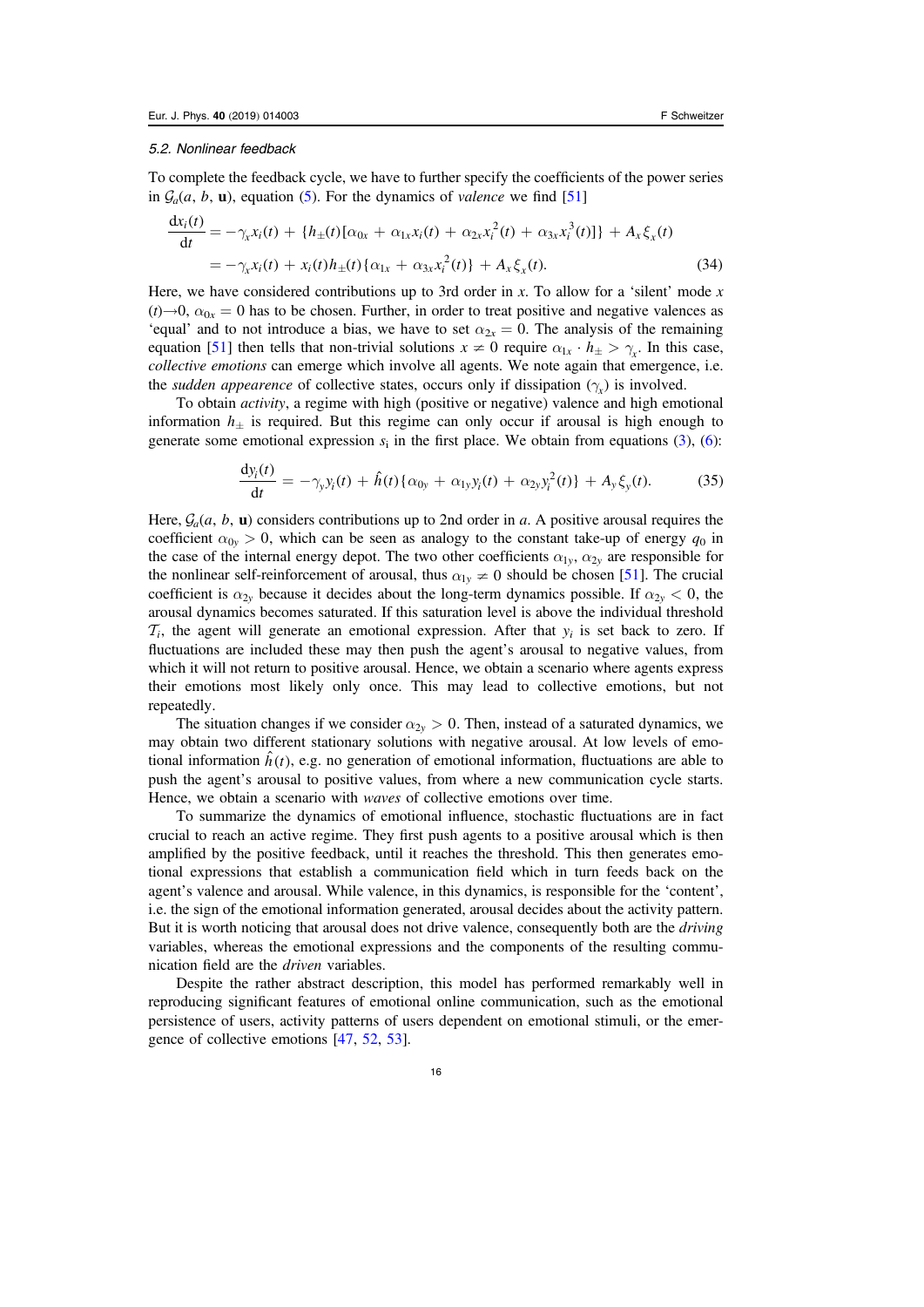#### 5.3. Emotions driving opinions

As the last application, we consider the case that the driving variables, valence and arousal, drive *opinions* through the production of information,  $s_i[y_i(t), y_i(t)]$ . This information results again in a communication field that influences opinions, i.e. opinions are driven by underlying emotions. Taking for example political systems [[54](#page-21-0)], the frequently observed strong polarization in opinions can hardly be explained just by rational or utility-based arguments. Instead, the emergence of polarization in a heated political climate is rather due to 'irrational' processes fast enough to impact opinions beyond control.

Emotions are defined as short-lived psychological states, hence their dynamics relaxes fast compared to the dynamics of opinions and we can indeed separate the time scales of these two dynamics. For the dynamics of emotions, we utilize equations ([34](#page-16-0)) and ([35](#page-16-0)). For the dynamics of the *opinion*  $\theta_i(t)$ , which is the *driven variable* here, we assume in accordance with equations  $(4)$  $(4)$  $(4)$  and  $(6)$  $(6)$  $(6)$  [[55](#page-21-0)]:

$$
\frac{\mathrm{d}\theta_i(t)}{\mathrm{d}t} = -\gamma_\theta \theta_i(t) + \{\beta_0 + \beta_1 \theta_i(t) + \beta_2 \theta_i^2(t) + \beta_3 \theta_i^3(t)\} + A_{\theta i} \xi_\theta(t). \tag{36}
$$

Here  $\theta_i \in (-1, +1)$  denote *continuous* opinions where negative values may indicate left-wing and positive values right-wing positions. Their values are not necessarily bound to the range given, even more extreme opinions may be possible but not frequent. Again, for the dynamics we consider contributions of the power series in  $\mathcal{G}_b(a, b, \mathbf{u})$  up to 3rd order. The higher-order terms are useful to encode subtleties in the opinion formation, e.g.  $\beta_2 \neq 0$  would account for a global bias toward left/right opinions.  $\beta_3 < 0$ , on the other hand, indicates a common preference for consensus. If  $\left|\beta_3\right|$  is large, this favors consensus, whereas small  $\left|\beta_3\right|$  favor polarization [[55](#page-21-0)].

The coupling between the driving variables  $x_i(t)$ ,  $y_i(t)$ , and the driven variable  $\theta_i(t)$  is effectively provided via the communication field h with its two components  $h_+$  and  $h_-,$  on which the coefficients  $\beta_k$  depend. The important coefficients are  $\beta_0$  and  $\beta_1$ . Obviously, if  $\beta_0 = 0$  and no bias  $\beta_2$  is considered,  $\beta_1$  already decides whether there is only one (trivial) opinion in the long run ( $\beta_1 < \gamma_\theta$ ) or whether there could be (a coexistence of) two different opinions  $\theta \neq 0$  ( $\beta_1 > \gamma_\theta$ ).

Hence, what matters for the term  $(\beta_1 - \gamma_\theta)\theta_i$  is the *difference* between  $\beta_1$  and  $\gamma_\theta$ . A coexistence of two different opinions, i.e. *polarization*, should occur in a regime with high emotional information,  $\hat{h}(t) = h_{+}(t) + h_{-}(t)$ . We recall that the communication field  $\hat{h}(t)$ measures the activity resulting from the emotions. So it makes sense to set  $(\beta_1 - \gamma_\theta)$  equal to  $(\hat{h}(t) - \hat{h}_{base})$ , i.e.  $\hat{h}(t)$  has to overcome some threshold value  $\hat{h}_{base}$  in order obtain non-trivial opinions and polarization.

Eventually, we have to consider that both left- and right-wing opinions, even if they coexist, may be present in the system with different frequency. This is decided by the coefficient  $\beta_0$  for which we choose  $\beta_0(x, h) = -w \bar{x}(t) \hat{h}(t)$  [[55](#page-21-0)]. w is a dimensional constant. Note that  $\bar{x}(t) = [h_{+}(t) - h_{-}(t)]$  is a measure of the average valence in the system which, in the simplest case, can be expressed by the difference in the available positive and negative emotional information.

If  $\beta_0 > 0$  and | $\beta_0$ | is large, i.e. if we have a situation with high emotional information which is mostly negative, then the corresponding opinions are also mostly 'negative'. On the other hand, if  $\beta_0 < 0$  and  $|\beta_0|$  is large, the corresponding opinions are mostly 'positive'. The interesting case is for intermediate values of  $\beta_0$  because they allow for the nonstationary coexistence of left/right opinions dependent on the emotional response of agents, i.e. this is the parameter range where polarization of opinions emerges based on emotional interactions.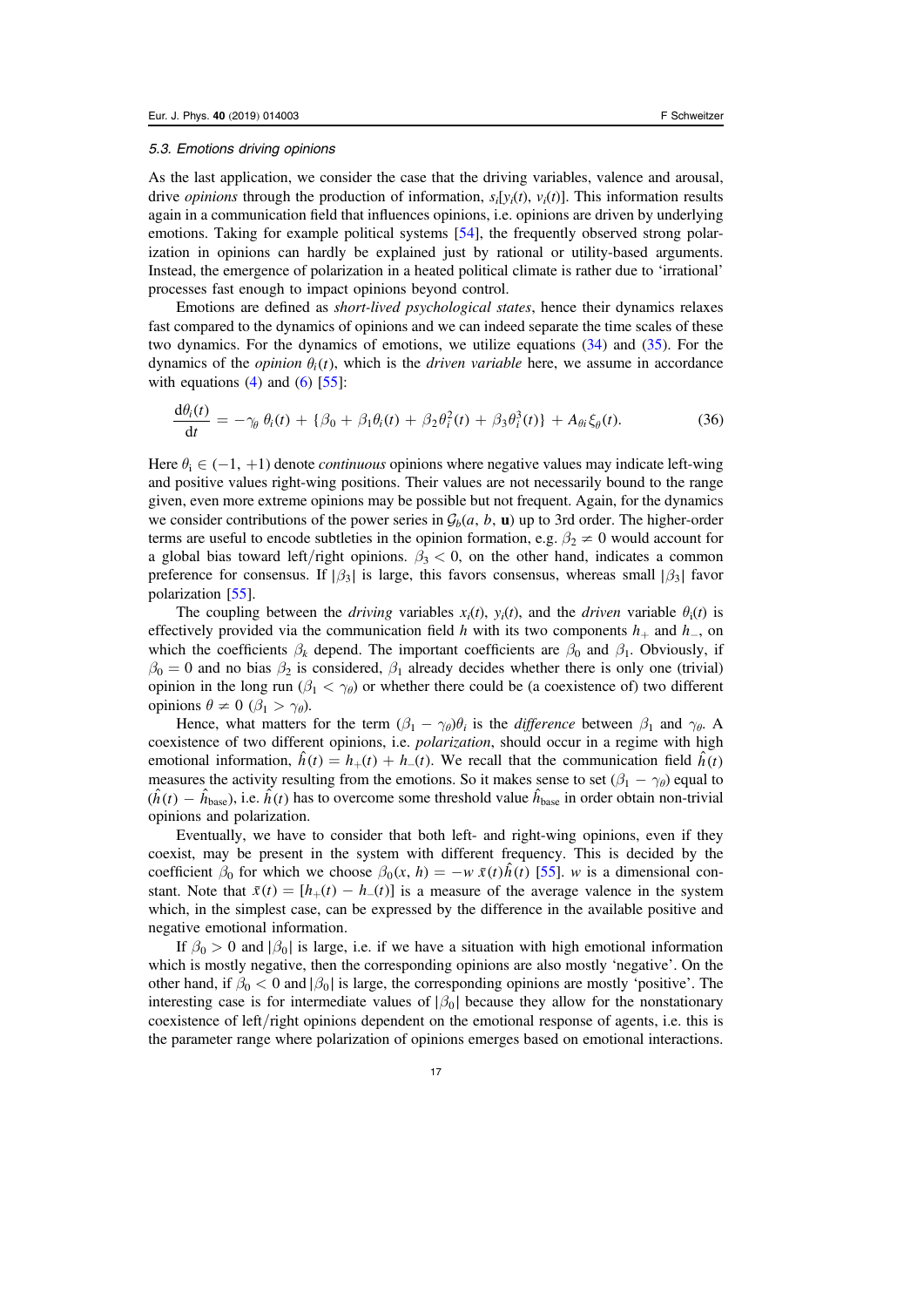#### 6. Discussion

Active matter is a recent concept to describe the active motion and the formation of coherent structures in systems with the ability to take-up, and to convert, energy. As such, active matter shares features of *self-organization*, which is found not only in physical systems, but also in biological and in social systems. This raises the question about an overarching framework that allows one to model active matter on these very different levels of organizations by using the same principles. Macroscopic approaches have proven useful to model, for instance, the hydrodynamics of active matter [[1](#page-19-0), [2,](#page-19-0) [16](#page-20-0)], but cannot be easily extended to model swarming behavior of animals or social communication [[26](#page-20-0)]. Therefore, 'microscopic', i.e. agent-based, approaches are more promising to capture the complex interactions in such systems.

But can we employ the *same* agent-based approach for these very *different* systems, or do we need specific agent-based models for each of them? This problem is addressed in this paper. We demonstrate that there are indeed unifying dynamic principles that can be utilized to model physical, biological and social systems as active matter.

Our agent-based framework is characterized by the following features.

- (i) Distinction between driving and driven variables: driving variables allow one to model the take-up, storage and conversion of energy which is crucial to model subsequent activites, whereas driven variables describe what the energy is used for. In this paper, we have discussed as application scenarios three different activities: (a) active motion (section [3](#page-6-0)), (b) communication (section [4](#page-10-0)) and (c) emotional influence (section [5](#page-14-0)). (a) and (b) can be widely found on different levels of biological organization. Both cases have the same driving variable, the energy depot, whereas the driven variable is in (a) the agent's velocity and in (b) the communication field to model indirect interaction. (b) and (c) can be observed on different levels of biological and social organizations. Both cases share the same driven variable, i.e. a two-component communication field, but the driving variable is in (b) the agent's energy depot and in (c) the agent's emotion characterized by valence and arousal.
- (ii) Stochastic dynamics and nonlinear feedback: for both driving and driven variables we have assumed the same kind of stochastic dynamics that resembles the Langevin equation of Brownian motion, equations  $(3)$  $(3)$  $(3)$  and  $(4)$  $(4)$  $(4)$ . This contains a damping term for relaxation and an additive stochastic force. The new element is the additional term in each equation to describe the nonlinear feedback between driving and driven variable. These nonlinear functions  $\mathcal{G}_a(a, b, \mathbf{u})$ ,  $\mathcal{G}_b(a, b, \mathbf{u})$  are introduced by means of a power series, equations ([5](#page-6-0)), ([6](#page-6-0)), where the coefficients  $\alpha_k$ ,  $\beta_k$  are in fact functions that depend on the driving and driven variables and on a number of control parameters u.
- (iii) Analytical and empirical assessment: the nonlinear functions allow us to encode testable hypotheses about the relation between driving and driven variables. Such tests can be performed mathematically, in particular applying bifurcation and stability analyses. These reveal the conditions under which a certain dynamic behavior of the system can be expected [[5](#page-19-0), [36](#page-20-0), [43](#page-20-0), [45](#page-21-0), [51](#page-21-0), [56](#page-21-0)]. Moreover, the energetic conditions for active motion, self-assembling of networks, swarming behavior or collective emotions have been determined. The role of dissipation in obtaining different dynamical regimes could be highlighted. But these hypotheses can be also tested in experiments [[29,](#page-20-0) [47,](#page-21-0) [52](#page-21-0), [57](#page-21-0)] which allow one to calibrate the respective parameters.
- (iv) Formal relation between micro and macro description: using methods of statistical physics, the framework of Brownian agents [[15](#page-19-0)] was developed such that it allows one to formally derive the systemic dynamics from the dynamics of the system elements, at least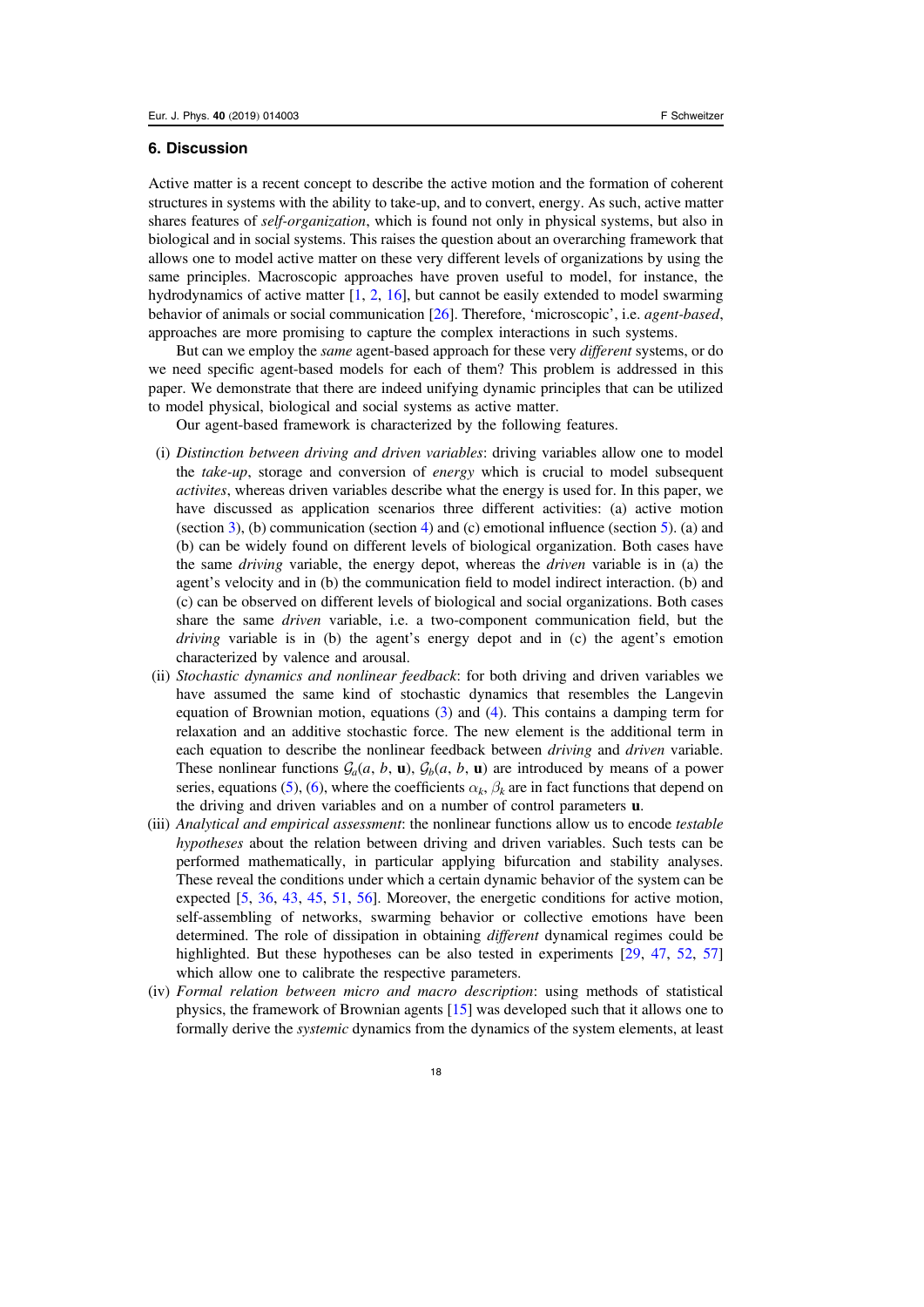<span id="page-19-0"></span>in some approximation (mean-field assumptions, separation of time scales). This is a considerable advantage in comparison to other agent-based approaches that only rely on freely defined rules and extensive computer simulations. This advantage takes effect also for modeling active matter in the broader sense used in this paper. That means, in addition to efficient agent-based simulations that already include stochastic influences, we are able to project the systemic properties, to estimate conditions under which collective behavior and structure formation emerge.

While comparable methods for physical systems already exist for long, the major advantage of our framework, as pointed out in this paper, is its applicability to a variety of non-physical systems, in particular biological and social systems. To bridge a modeling approach between non-animated and animated systems is quite rare and could be highly criticized for fundamental reasons. But such arguments can already be refuted because it was demonstrated that seemingly 'social' phenomena, such as collective emotions in online social media, can be remarkably well described using this framework—not in an abstract manner, but based on data-driven model calibration.

#### ORCID iDs

Frank Schweitzer **https://orcid.org/[0000-0003-1551-6491](https://orcid.org/0000-0003-1551-6491)** 

#### **References**

- [1] Marchetti M C, Joanny J-F, Ramaswamy S, Liverpool T B, Prost J, Rao M and Simha R A 2013 Hydrodynamics of soft active matter Rev. Mod. Phys. 85 [1143](https://doi.org/10.1103/RevModPhys.85.1143)
- [2] Jülicher F, Grill S W and Salbreux G 2018 Hydrodynamic theory of active matter Rep. Prog. Phys. 81 [076601](https://doi.org/10.1088/1361-6633/aab6bb)
- [3] Ramaswamy S 2010 The mechanics and statistics of active matter Annu. Rev. Condens. Matter Phys. 1 [323](https://doi.org/10.1146/annurev-conmatphys-070909-104101)–45
- [4] Romanczuk P, Bär M, Ebeling W, Lindner B and Schimansky-Geier L 2012 Active Brownian particles Eur. Phys. J. Spec. Top.  $202$  1–[162](https://doi.org/10.1140/epjst/e2012-01529-y)
- [5] Ebeling W, Schweitzer F and Tilch B 1999 Active Brownian particles with energy depots modeling animal mobility Biosystems 49 [17](https://doi.org/10.1016/S0303-2647(98)00027-6)–29
- [6] Schweitzer F and Schimansky-Geier L 1994 Clustering of active walkers in a two-component system Physica A 206 [359](https://doi.org/10.1016/0378-4371(94)90312-3)–79
- [7] Ebeling W and Schweitzer F 2003 Self-organization, active Brownian dynamics, and biological applications Nova Acta Leopoldina 88 169–88
- [8] Romanczuk P and Salbreux G 2015 Optimal chemotaxis in animal cell intermittent migration Phys. Rev E 91 [042720](https://doi.org/10.1103/PhysRevE.91.042720)
- [9] Zöttl A and Stark H 2016 Emergent behavior in active colloids J. Phys.: Condens. Matter [28](https://doi.org/10.1088/0953-8984/28/25/253001) [253001](https://doi.org/10.1088/0953-8984/28/25/253001)
- [10] Großmann R, Romanczuk P, Bär M and Schimansky-Geier L 2015 Pattern formation in active particle systems due to competing alignment interactions Eur. Phys. J. Spec. Top. 224 [1325](https://doi.org/10.1140/epjst/e2015-02462-3)–47
- [11] Fürthauer S, Strempel M, Grill S W and Jülicher F 2013 Active chiral processes in thin films Phys. Rev. Lett. 110 [048103](https://doi.org/10.1103/PhysRevLett.110.048103)
- [12] Bechinger C, Di Leonardo R, Löwen H, Reichhardt C, Volpe G and Volpe G 2016 Active particles in complex and crowded environments Rev. Mod. Phys. 88 [045006](https://doi.org/10.1103/RevModPhys.88.045006)
- [13] Schweitzer F 1997 Self-organization of complex structures: from individual to collective dynamics —some introductory remarks Self-Organization of Complex Structures: From Individual to Collective Dynamics ed F Schweitzer (London: Gordon and Breach) pp 19–24
- [14] Feistel R and Ebeling W 2011 Physics of Self-organization and Evolution (New York: Wiley)
- [15] Schweitzer F 2003 Brownian Agents and Active Particles: Collective Dynamics in the Natural and Social Sciences (Heidelberg: Springer Science & Business Media)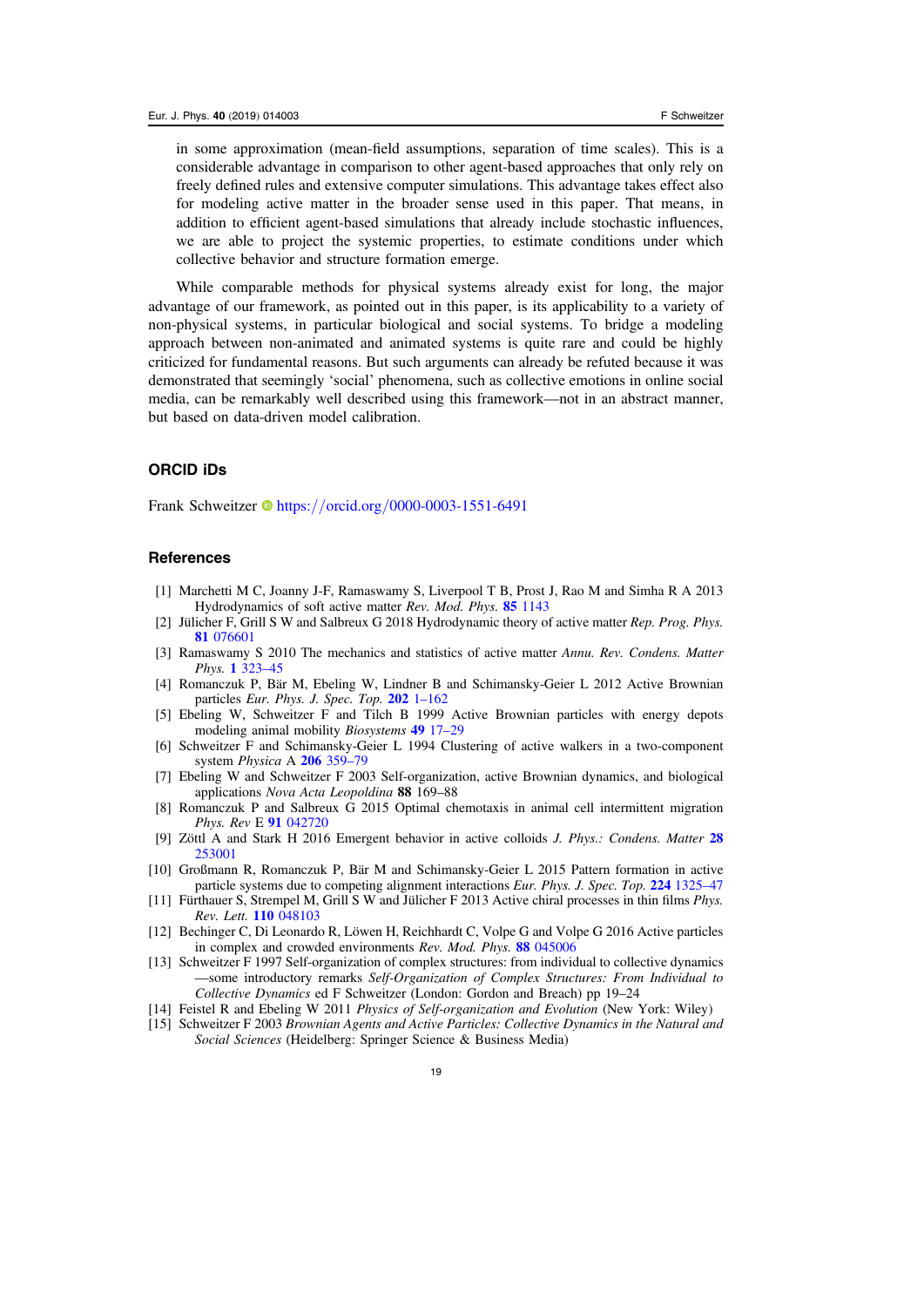- <span id="page-20-0"></span>[16] Toner J, Tu Y and Ramaswamy S 2005 Hydrodynamics and phases of flocks Ann. Phys., NY [318](https://doi.org/10.1016/j.aop.2005.04.011) [170](https://doi.org/10.1016/j.aop.2005.04.011)–[244](https://doi.org/10.1016/j.aop.2005.04.011)
- [17] Jülicher F, Kruse K, Prost J and Joanny J-F 2007 Active behavior of the cytoskeleton Phys. Rep. [449](https://doi.org/10.1016/j.physrep.2007.02.018) 3–28
- [18] Bialké J, Löwen H and Speck T 2013 Microscopic theory for the phase separation of self-propelled repulsive disks Europhys. Lett. 103 [30008](https://doi.org/10.1209/0295-5075/103/30008)
- [19] Kayser D R, Aberle L K, Pochy R D and Lam L 1992 Active walker models: tracks and landscapes Physica A [191](https://doi.org/10.1016/0378-4371(92)90499-G) 17–24
- [20] Schimansky-Geier L, Mieth M, Rosé H and Malchow H 1995 Structure formation by active Brownian particles Phys. Lett. A 207 [140](https://doi.org/10.1016/0375-9601(95)00700-D)–6
- [21] Steuernagel O, Ebeling W and Calenbuhr V 1994 An elementary model for directed active motion Chaos Solitons Fractals 4 [1917](https://doi.org/10.1016/0960-0779(94)90007-8)–30
- [22] Rayleigh J W S 1877 The Theory of Sound Second, revised and enlarged edition 1894-6, reprinted by Dover Publ. (London: Macmillan)
- [23] Schweitzer F, Ebeling W and Tilch B 1998 Complex motion of brownian particles with energy depots Phys. Rev. Lett. 80 [5044](https://doi.org/10.1103/PhysRevLett.80.5044)-7
- [24] Schweitzer F 1997 Active brownian particles: artificial agents in physics Stochastic Dynamics (Lecture Notes in Physics vol 484) ed L Schimansky-Geier and T Pöschel (Berlin: Springer-Verlag Berlin and Heidelberg GmbH & Co. KG) pp 358–71 ch Part IV. 31 may 199 edn
- [25] Takatori S C and Brady J F 2015 Towards a thermodynamics of active matter *Phys. Rev.* E [91](https://doi.org/10.1103/PhysRevE.91.032117) [032117](https://doi.org/10.1103/PhysRevE.91.032117)
- [26] Couzin I D and Krause J 2003 Self-organization and collective behavior in vertebrates Adv. Study Behav. 32 1–75
- [27] Romanczuk P, Couzin I and Schimansky-Geier L 2009 Collective motion due to individual escape and pursuit response Phys. Rev. Lett. [102](https://doi.org/10.1103/PhysRevLett.102.010602) 1–4
- [28] Chaté H, Ginelli F, Grégoire G and Raynaud F 2008 Collective motion of self-propelled particles interacting without cohesion Phys. Rev. E 77 [046113](https://doi.org/10.1103/PhysRevE.77.046113)
- [29] Garcia V, Birbaumer M and Schweitzer F 2011 Testing an agent-based model of bacterial cellmotility: how nutrient concentration affects speed distribution European Physical Journal B 82 [235](https://doi.org/10.1140/epjb/e2011-20425-2)–44
- [30] Karsai M, Jo H-H and Kaski K 2018 Bursty Human Dynamics (Berlin: Springer)
- [31] Fiasconaro A, Gudowska-Nowak E and Ebeling W 2009 Tuning active Brownian motion with shot-noise energy pulses J. Stat. Mech.: Theory and Experiment 2009 [P01029](https://doi.org/10.1088/1742-5468/2009/01/P01029)
- [32] Strefler J, Ebeling W, Gudowska-Nowak E and Schimansky-Geier L 2009 Dynamics of individuals and swarms with shot noise induced by stochastic food supply *Eur. Phys. J.* B [72](https://doi.org/10.1140/epjb/e2009-00408-8) [597](https://doi.org/10.1140/epjb/e2009-00408-8)–[606](https://doi.org/10.1140/epjb/e2009-00408-8)
- [33] Czernik T, Kula J, Łuczka J and Hänggi P 1997 Thermal ratchets driven by Poissonian white shot noise Phys. Rev. E 55 [4057](https://doi.org/10.1103/PhysRevE.55.4057)
- [34] Condat C and Sibona G 2002 Noise-enhanced mechanical efficiency in microorganism transport Physica A 316 [203](https://doi.org/10.1016/S0378-4371(02)01496-6)–12
- [35] Erdmann U, Ebeling W, Schimansky-Geier L and Schweitzer F 2000 Brownian particles far from equilibrium Eur. Phys. J. B 15 [105](https://doi.org/10.1007/s100510051104)-13
- [36] Tilch B, Schweitzer F and Ebeling W 1999 Directed motion of brownian particles with internal energy depot Physica A 273 [294](https://doi.org/10.1016/S0378-4371(99)00247-2)–314
- [37] Vicsek T and Zafeiris A 2012 Collective motion *Phys. Rep.* [517](https://doi.org/10.1016/j.physrep.2012.03.004) 71–[140](https://doi.org/10.1016/j.physrep.2012.03.004)
- [38] Mach R and Schweitzer F 2007 Modeling vortex swarming in Daphnia Bull. Math. Biol. [69](https://doi.org/10.1007/s11538-006-9135-3) [539](https://doi.org/10.1007/s11538-006-9135-3)–62
- [39] Keller H and Till G O (ed) 1983 Leukocyte Locomotion and Chemotaxis (Basel: Birkhäuser)
- [40] Deneubourg J L, Gregoire J C and Le Fort E 1990 Kinetics of larval gregarious behavior in the bark beetle dendroctonus micans (Coleoptera: Scolytidae) J. Insect Behav. 3/2 [169](https://doi.org/10.1007/BF01417910)–82
- [41] Schmelzer J and Schweitzer F 1987 Ostwald ripening of bubbles in liquid-gas solutions J. Non-Equilib. Thermodyn. 12 [255](https://doi.org/10.1515/jnet.1987.12.3.255)–70
- [42] Segev R and Ben-Jacob E 1998 From neurons to brain: adaptive self-wiring of neurons Adv. Complex Syst. 1 [67](https://doi.org/10.1142/S0219525998000053)–78
- [43] Schweitzer F and Tilch B 2002 Self-assembling of networks in an agent-based model Phys. Rev. E [66](https://doi.org/10.1103/PhysRevE.66.026113) 1–[10](https://doi.org/10.1103/PhysRevE.66.026113)
- [44] Tessier-Lavigne M and Goodman C S 1996 The molecular biology of axon guidance Science [274](https://doi.org/10.1126/science.274.5290.1123) [1123](https://doi.org/10.1126/science.274.5290.1123)–33